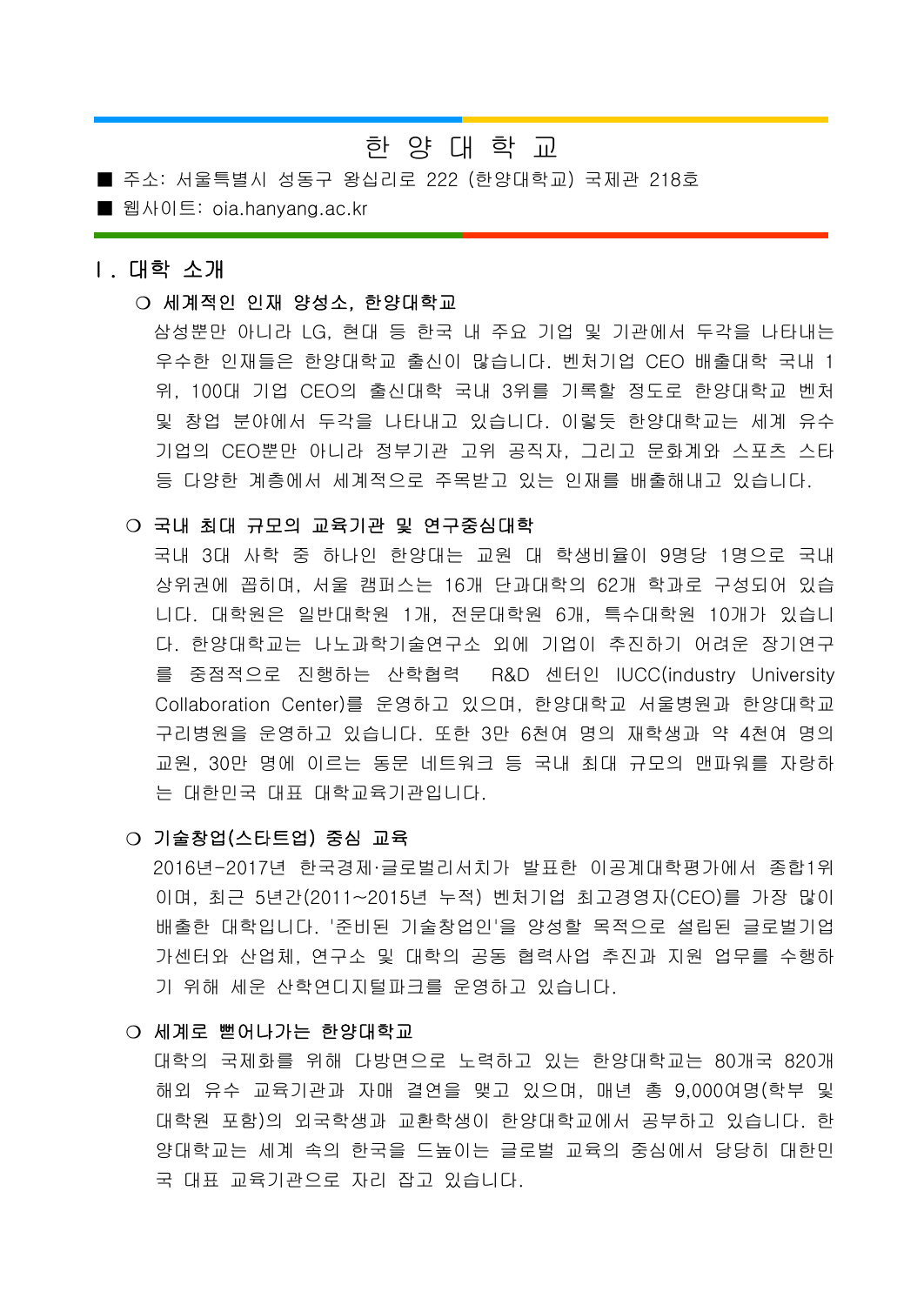# Ⅱ. 모집 요강

1. 모집 학과

[일반대학원-일반학과과정]

| 대학         | 계열 | 학과                         | 석사                                          | 박사         | 비고                                                        |
|------------|----|----------------------------|---------------------------------------------|------------|-----------------------------------------------------------|
|            |    | 건축공학과                      | $\bigcirc$                                  | $\bigcirc$ |                                                           |
|            |    | 도시공학과                      | $\bigcirc$                                  | $\bigcirc$ |                                                           |
|            |    | 자원환경공학과                    | O                                           | $\bigcirc$ |                                                           |
|            |    | 건축학과 -<br>건축역사·이론·비평전공     | O                                           | O          | 국내외 정규 대학 프로그램 이수한<br>학부 및 대학원 졸업생 대상                     |
|            |    | 건축학과 -<br>건축설계 II 전공(1.5년) | $\left(\begin{array}{c} \end{array}\right)$ | X          | -작품 제출(필수)<br>-3학기제<br>-국내외 건축학 5년제 프로그램 이수한<br>학부 졸업생 대상 |
|            |    | 전기공학과                      | $\bigcirc$                                  | $\bigcirc$ |                                                           |
| 공과대학       | 공학 | 융합전자공학과                    | $\bigcirc$                                  | $\bigcirc$ |                                                           |
|            |    | 화학공학과                      | $\bigcirc$                                  | $\bigcirc$ |                                                           |
|            |    | 생명공학과                      | $\bigcirc$                                  | $\bigcirc$ |                                                           |
|            |    | 신소재공학과                     | O                                           | $\bigcirc$ |                                                           |
|            |    | 유기나노공학과                    | $\bigcirc$                                  | $\bigcirc$ |                                                           |
|            |    | 산업공학과                      | $\bigcirc$                                  | $\bigcirc$ |                                                           |
|            |    | 융합기계공학과                    | $\bigcirc$                                  | $\bigcirc$ |                                                           |
|            |    | 원자력공학과                     | $\bigcirc$                                  | $\bigcirc$ |                                                           |
|            |    | 인텔리전스컴퓨팅학과                 | $\bigcirc$                                  | $\bigcirc$ | TOEFL iBT 100점이상 필수제출                                     |
|            |    | 컴퓨터·소프트웨어학과                | O                                           | $\bigcirc$ |                                                           |
| 공과대학       | 공학 | 정보시스템학과                    | $\bigcirc$                                  | $\bigcirc$ |                                                           |
| 소프트웨어      |    | 미래자동차공학과                   | O                                           | $\bigcirc$ |                                                           |
|            |    | 인공지능학과                     | $\mathsf X$                                 | $\bigcirc$ |                                                           |
| 공과대학       |    | 건설환경공학과                    | $\bigcirc$                                  | $\bigcirc$ |                                                           |
| <b>WCD</b> | 공학 | 에너지공학과                     | O                                           | $\bigcirc$ |                                                           |
| 산업융합학부     | 공학 | 산업데이터엔지니어링학과               | $\bigcirc$                                  | X          |                                                           |
|            |    | 경영학과 - 마케팅전공               | $\bigcirc$                                  | $\bigcirc$ |                                                           |
|            |    | 경영학과 - 경영정보시스템전공           | $\bigcirc$                                  | $\bigcirc$ |                                                           |
|            |    | 경영학과 - 글로벌경영전공             | $\bigcirc$                                  | $\bigcirc$ |                                                           |
| 경영대학       | 사회 | 경영학과 - 전략경영전공              | $\bigcirc$                                  | $\bigcirc$ |                                                           |
|            |    | 경영학과 - 재무금융전공              | $\bigcirc$                                  | $\bigcirc$ |                                                           |
|            |    | 경영학과 - 생산서비스경영전공           | $\bigcirc$                                  | $\bigcirc$ |                                                           |
|            |    | 경영학과 - 조직인사전공              | $\bigcirc$                                  | $\bigcirc$ |                                                           |
|            |    | 경영학과 - 회계전공                | $\bigcirc$                                  | $\bigcirc$ |                                                           |
| 경제금융대학     | 사회 | 경제금융학과                     | $\left(\begin{array}{c} \end{array}\right)$ | $\bigcirc$ |                                                           |
|            |    | 국어국문학과                     | $\bigcirc$                                  | $\bigcirc$ |                                                           |
|            |    | 영어영문학과 - 영문학전공             | $\bigcirc$                                  | $\bigcirc$ |                                                           |
| 인문과학대학     | 인문 | 영어영문학과 - 영어학전공             | $\bigcirc$                                  | $\bigcirc$ |                                                           |
|            |    | 중어중문학과                     | $\bigcirc$                                  | $\bigcirc$ |                                                           |
|            |    | 사학과                        | $\bigcirc$                                  | $\bigcirc$ |                                                           |
|            |    | 철학과                        | $\bigcirc$                                  | $\bigcirc$ |                                                           |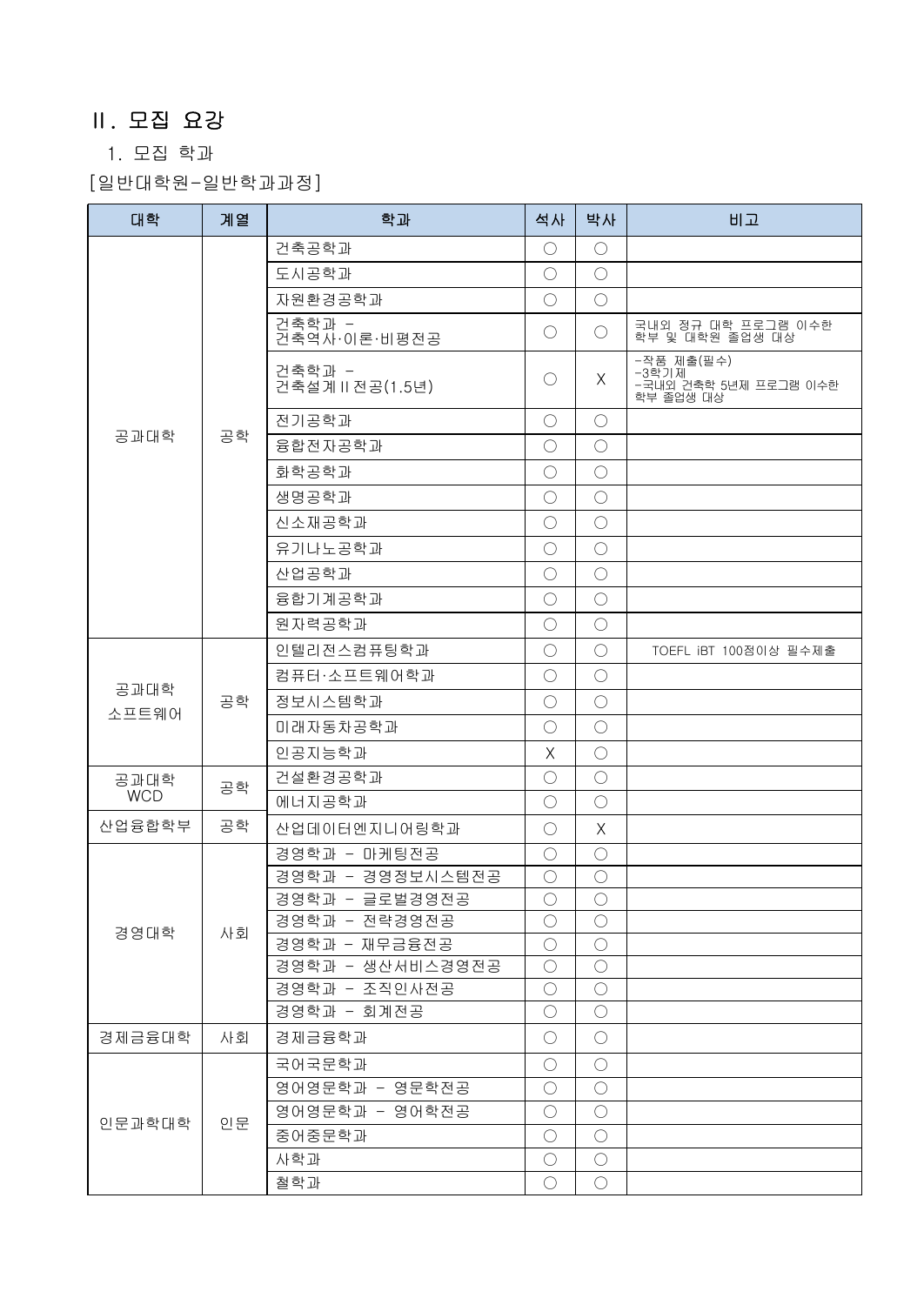| 대학           | 계열  | 학과                           | 석사         | 박사         | 비고                  |
|--------------|-----|------------------------------|------------|------------|---------------------|
|              |     | 정치외교학과                       | $\bigcirc$ | $\bigcirc$ | 공인영어성적 필수제출         |
| 사회과학대학       |     | 미디어커뮤니케이션학과                  | $\bigcirc$ | $\bigcirc$ | TOPIK5급이상 필수제출      |
|              | 사회  | 사회학과                         | $\bigcirc$ | $\bigcirc$ |                     |
|              |     | 관광학과                         | $\bigcirc$ | $\bigcirc$ |                     |
|              |     | 러닝사이언스학과-교육학·교육심<br>리및상담심리전공 | $\bigcirc$ | $\bigcirc$ |                     |
|              |     | 러닝사이언스학과-교육학·수업설<br>계및평가전공   | $\bigcirc$ | O          |                     |
|              |     | 러닝사이언스학과-교육학•교육행<br>정전공      | $\bigcirc$ | $\bigcirc$ |                     |
|              |     | 러닝사이언스학과-국어교육및학<br>습분석전공     | $\bigcirc$ | $\bigcirc$ | -소지자에 한해 공인영어성적표제출  |
| 사범대학         | 교육  | 러닝사이언스학과-한국어교육전공             | $\bigcirc$ | $\bigcirc$ |                     |
|              |     | 러닝사이언스학과-영어교육및학<br>습분석전공     | $\bigcirc$ | $\bigcirc$ |                     |
|              |     | 러닝사이언스학과-수학교육및학<br>습분석전공     | $\bigcirc$ | $\bigcirc$ |                     |
|              |     | 러닝사이언스학과-인지정보디자<br>인전공       | $\bigcirc$ | $\bigcirc$ |                     |
|              |     | 교육공학과                        | $\bigcirc$ | $\bigcirc$ |                     |
|              |     | 응용미술학과                       | $\bigcirc$ | $\bigcirc$ | 작품제출(필수)            |
| 일반대학원<br>법학과 | 사회  | 법학과                          | $\bigcirc$ | $\bigcirc$ |                     |
|              | 사회  | 행정학과                         | $\bigcirc$ | $\bigcirc$ |                     |
| 정책과학대학       |     | 정책학과                         | $\bigcirc$ | $\bigcirc$ |                     |
|              |     | 과학기술정책학과                     | $\bigcirc$ | $\bigcirc$ |                     |
|              |     | 식품영양학과-식품영양전공                | $\bigcirc$ | $\bigcirc$ |                     |
|              |     | 식품영양학과-임상영양전공                | $\bigcirc$ | $\bigcirc$ | 영양사자격증 소지자에 한해 지원가능 |
| 생활과학대학       | 자연  | 의류학과                         | $\bigcirc$ | $\bigcirc$ | TOPIK5급이상 필수제출      |
|              |     | 실내건축디자인학과                    | $\bigcirc$ | $\bigcirc$ | 작품제출(필수)            |
| 간호학부         | 자연  | 간호학과 - 간호학전공                 | $\bigcirc$ | $\bigcirc$ | 간호사면허증 소지자에 한해 지원가능 |
|              |     | 물리학과                         | $\bigcirc$ | $\bigcirc$ |                     |
|              |     | 화학과                          | $\bigcirc$ | $\bigcirc$ |                     |
| 자연과학대학       | 자연  | 생명과학과                        | $\bigcirc$ | $\bigcirc$ |                     |
|              |     | 수학과                          | $\bigcirc$ | $\bigcirc$ |                     |
|              |     | 환경과학과                        | $\bigcirc$ | $\bigcirc$ |                     |
|              |     | 연극영화학과-연극영화학이론전공             | $\bigcirc$ | $\bigcirc$ | -TOPIK5급이상 필수제출     |
|              |     | 연극영화학과-연극영화학실기전공             | $\bigcirc$ | $\bigcirc$ | -작품제출(필수)           |
| 예술체육대학       | 예체능 | 무용학과-무용학전공(이론)               | $\bigcirc$ | $\bigcirc$ | 작품제출(필수)            |
|              |     | 체육학과                         | $\bigcirc$ | $\bigcirc$ |                     |
|              |     | 글로벌스포츠산업학과                   | $\bigcirc$ | $\bigcirc$ |                     |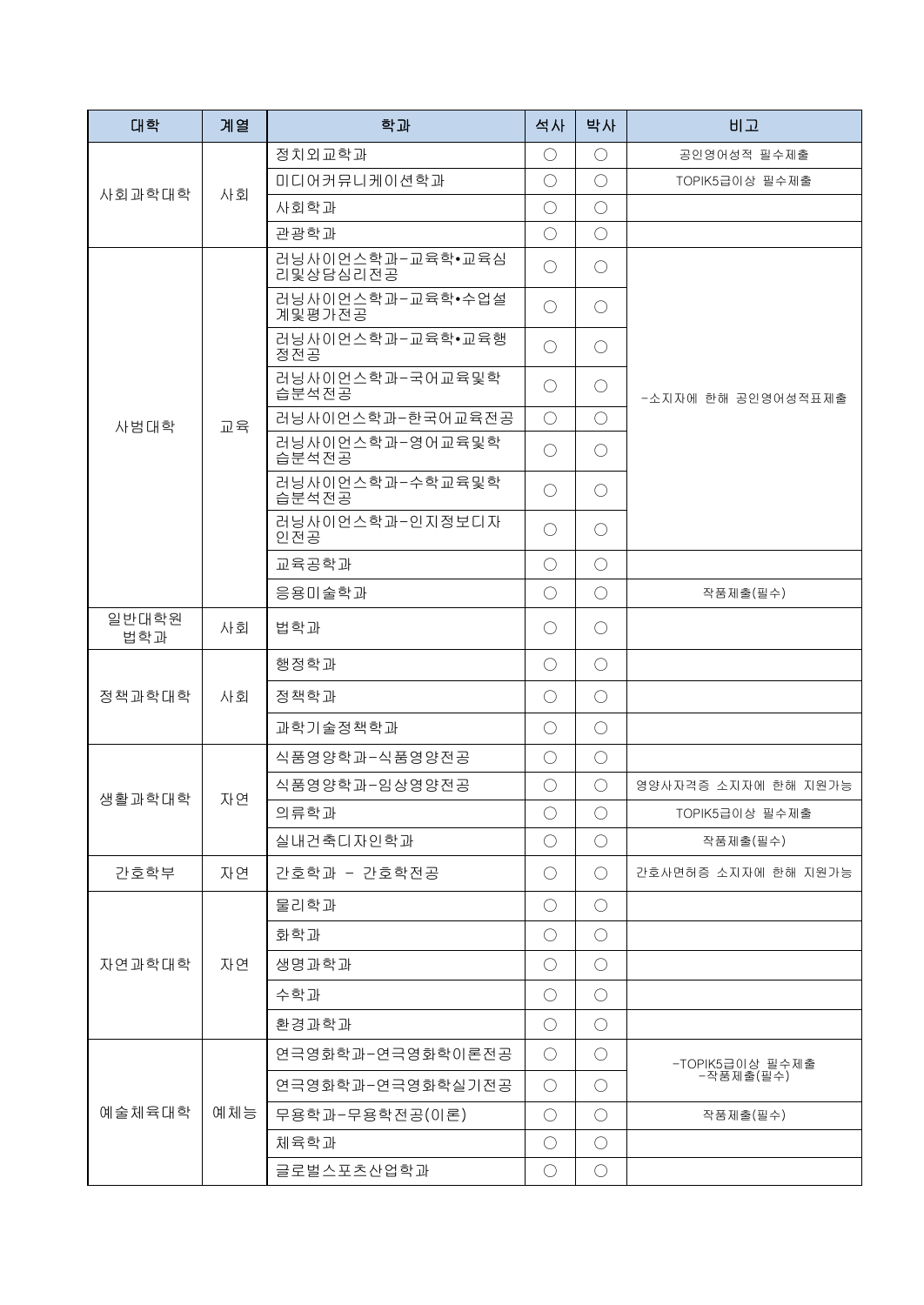| 대학   | 계열  | 학과                | 석사         | 박사         | 비고        |            |            |  |
|------|-----|-------------------|------------|------------|-----------|------------|------------|--|
|      |     | 국악학과-가야금전공        | $\bigcirc$ | $\bigcirc$ |           |            |            |  |
|      |     | 국악학과-거문고전공        | $\bigcirc$ | $\bigcirc$ |           |            |            |  |
|      |     | 국악학과-대금전공         | $\bigcirc$ | $\bigcirc$ |           |            |            |  |
|      |     | 국악학과- 아쟁전공        | $\bigcirc$ | $\bigcirc$ |           |            |            |  |
|      |     | 국악학과-타악전공         | $\bigcirc$ | $\bigcirc$ |           |            |            |  |
|      |     |                   |            |            | 국악학과-피리전공 | $\bigcirc$ | $\bigcirc$ |  |
|      |     | 국악학과-해금전공         | $\bigcirc$ | $\bigcirc$ |           |            |            |  |
|      |     | 국악학과-경서도소리전공      | $\bigcirc$ | $\bigcirc$ |           |            |            |  |
|      |     | 국악학과-정가전공         | $\bigcirc$ | $\bigcirc$ |           |            |            |  |
|      |     | 국악학과-판소리전공        | $\bigcirc$ | $\bigcirc$ |           |            |            |  |
|      |     | 국악학과-이론전공         | $\bigcirc$ | Χ          |           |            |            |  |
|      |     | 국악학과-작곡전공         | $\bigcirc$ | $\bigcirc$ |           |            |            |  |
|      |     | 국악학과-한국음악학전공      | X          | $\bigcirc$ |           |            |            |  |
|      |     | 국악학과-지휘전공         | $\bigcirc$ | $\bigcirc$ |           |            |            |  |
|      |     | 음악학과-음악학전공        | $\bigcirc$ | $\bigcirc$ |           |            |            |  |
|      |     | 음악학과-전자음악테크놀로지전공  | $\bigcirc$ | $\bigcirc$ |           |            |            |  |
|      | 예체능 | 음악학과-전자음악작곡전공     | $\bigcirc$ | $\bigcirc$ |           |            |            |  |
|      |     | 음악학과-작곡전공         | $\bigcirc$ | $\bigcirc$ |           |            |            |  |
|      |     | 음악학과-지휘전공         | $\bigcirc$ | $\bigcirc$ |           |            |            |  |
| 음악대학 |     | 음악학과-성악전공         | $\bigcirc$ | O          | 작품제출(필수)  |            |            |  |
|      |     | 음악학과-피아노전공        | $\bigcirc$ | $\bigcirc$ |           |            |            |  |
|      |     | 음악학과-오르간전공        | $\bigcirc$ | $\bigcirc$ |           |            |            |  |
|      |     | 음악학과-반주전공         | $\bigcirc$ | $\bigcirc$ |           |            |            |  |
|      |     | 음악학과-관현악(바이올린)전공  | $\bigcirc$ | $\bigcirc$ |           |            |            |  |
|      |     | 음악학과-관현악(비올라)전공   | $\bigcirc$ | $\bigcirc$ |           |            |            |  |
|      |     | 음악학과-관현악(첼로)전공    | $\bigcirc$ | $\bigcirc$ |           |            |            |  |
|      |     | 음악학과-관현악(더블베이스)전공 | $\bigcirc$ | $\bigcirc$ |           |            |            |  |
|      |     | 음악학과-관현악(하아프)전공   | $\bigcirc$ | $\bigcirc$ |           |            |            |  |
|      |     | 음악학과-관현악(쳄발로)전공   | $\bigcirc$ | $\bigcirc$ |           |            |            |  |
|      |     | 음악학과-관현악(바순)전공    | $\bigcirc$ | $\bigcirc$ |           |            |            |  |
|      |     | 음악학과-관현악(혼)전공     | $\bigcirc$ | $\bigcirc$ |           |            |            |  |
|      |     | 음악학과-관현악(튜바)전공    | $\bigcirc$ | $\bigcirc$ |           |            |            |  |
|      |     | 음악학과-관현악(오보에)전공   | $\bigcirc$ | $\bigcirc$ |           |            |            |  |
|      |     | 음악학과-관현악(클라리넷)전공  | $\bigcirc$ | $\bigcirc$ |           |            |            |  |
|      |     | 음악학과-관현악(트럼펫)전공   | $\bigcirc$ | $\bigcirc$ |           |            |            |  |
|      |     | 음악학과-관현악(트럼본)전공   | $\bigcirc$ | $\bigcirc$ |           |            |            |  |
|      |     | 음악학과-관현악(플루트)전공   | $\bigcirc$ | $\bigcirc$ |           |            |            |  |
|      |     | 음악학과-관현악(색소폰)전공   | $\bigcirc$ | $\bigcirc$ |           |            |            |  |
|      |     | 음악학과-관현악(타악)전공    | $\bigcirc$ | $\bigcirc$ |           |            |            |  |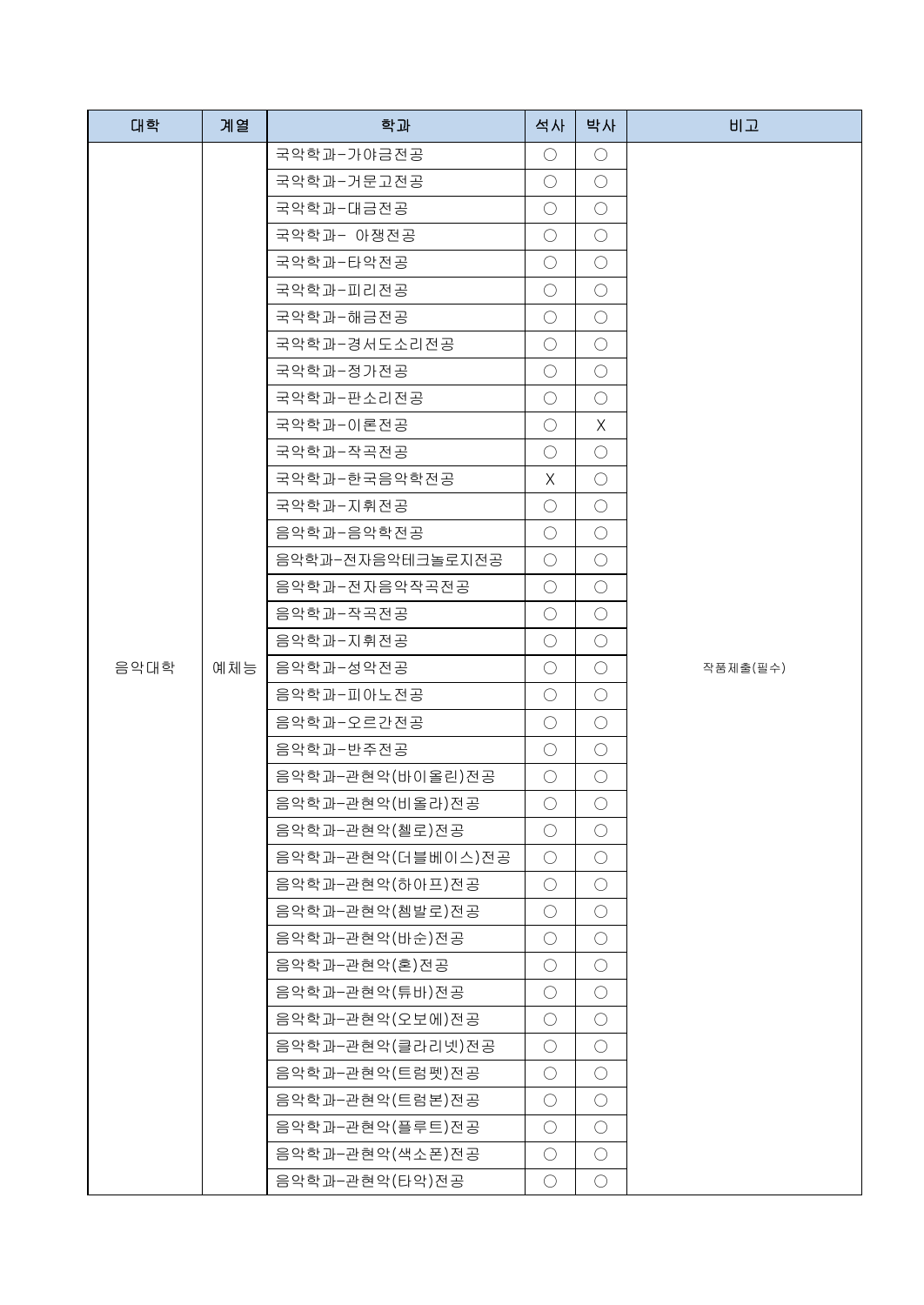| 의학과-해부학·세포생물학전공<br>$\bigcirc$<br>$\bigcirc$<br>$\bigcirc$<br>의학과-생리학전공<br>$\bigcirc$<br>의학과-생화학전공<br>$\bigcirc$<br>$\bigcirc$<br>의학과 - 병리학전공<br>$\bigcirc$<br>O<br>의학과 - 미생물학전공<br>$\bigcirc$<br>O<br>의학과-기생충학전공<br>$\bigcirc$<br>$\bigcirc$<br>의학과-약리학전공<br>$\bigcirc$<br>$\bigcirc$<br>$\bigcirc$<br>의학과-예방의학전공<br>$\bigcirc$<br>의학과-의학유전학전공<br>$\bigcirc$<br>$\bigcirc$<br>$\bigcirc$<br>의학과-내과학전공<br>$\bigcirc$<br>의학과-외과학전공<br>$\bigcirc$<br>$\bigcirc$<br>의학과-정형외과학전공<br>$\bigcirc$<br>$\bigcirc$<br>의학과-신경외과학전공<br>$\bigcirc$<br>$\bigcirc$<br>의학과-흉부외과학전공<br>$\bigcirc$<br>$\bigcirc$<br>의학과-성형외과학전공<br>$\bigcirc$<br>O<br>의학과-마취통증의학전공<br>$\bigcirc$<br>O<br>한양대학교 전공주임교수 추천서<br>의학과-소아과학전공<br>$\bigcirc$<br>$\bigcirc$<br>필수제출<br>의학과-산부인과학전공<br>$\bigcirc$<br>$\bigcirc$<br>(주임교수확인방법:http://medix.hanya<br>의과대학<br>의학<br>ng.ac.kr > 교실/연구 참고)<br>의학과-피부과학전공<br>$\bigcirc$<br>$\bigcirc$<br>(양식다운로드https://oia.hanyang.ac.<br>의학과-비뇨기과학전공<br>$\bigcirc$<br>$\bigcirc$<br>kr/sub4_01/1306)<br>의학과-이비인후과학전공<br>$\bigcirc$<br>$\bigcirc$<br>의학과-안과학전공<br>$\bigcirc$<br>$\bigcirc$<br>의학과-진단검사의학전공<br>$\bigcirc$<br>$\bigcirc$<br>의학과-치과학전공<br>$\bigcirc$<br>$\bigcirc$<br>의학과-재활의학전공<br>$\bigcirc$<br>$\bigcirc$<br>$\bigcirc$<br>의학과-치료방사선과학전공<br>$\bigcirc$<br>$\bigcirc$<br>의학과-신경과학전공<br>$\bigcirc$<br>$\bigcirc$<br>의학과-가정의학전공<br>$\bigcirc$<br>$\bigcirc$<br>의학과-의공학전공<br>$\bigcirc$<br>$\bigcirc$<br>의학과-영상의학전공<br>$\bigcirc$<br>의학과-직업환경의학전공<br>$\bigcirc$<br>$\bigcirc$<br>$\bigcirc$<br>의학과-정신건강의학전공<br>$\bigcirc$<br>의학과-핵의학전공<br>$\bigcirc$<br>$\bigcirc$<br>의학과-응급의학전공<br>$\bigcirc$<br>$\bigcirc$ | 대학 | 계열 | 학과          | 석사         | 박사         | 비고 |
|-------------------------------------------------------------------------------------------------------------------------------------------------------------------------------------------------------------------------------------------------------------------------------------------------------------------------------------------------------------------------------------------------------------------------------------------------------------------------------------------------------------------------------------------------------------------------------------------------------------------------------------------------------------------------------------------------------------------------------------------------------------------------------------------------------------------------------------------------------------------------------------------------------------------------------------------------------------------------------------------------------------------------------------------------------------------------------------------------------------------------------------------------------------------------------------------------------------------------------------------------------------------------------------------------------------------------------------------------------------------------------------------------------------------------------------------------------------------------------------------------------------------------------------------------------------------------------------------------------------------------|----|----|-------------|------------|------------|----|
|                                                                                                                                                                                                                                                                                                                                                                                                                                                                                                                                                                                                                                                                                                                                                                                                                                                                                                                                                                                                                                                                                                                                                                                                                                                                                                                                                                                                                                                                                                                                                                                                                         |    |    |             |            |            |    |
|                                                                                                                                                                                                                                                                                                                                                                                                                                                                                                                                                                                                                                                                                                                                                                                                                                                                                                                                                                                                                                                                                                                                                                                                                                                                                                                                                                                                                                                                                                                                                                                                                         |    |    |             |            |            |    |
|                                                                                                                                                                                                                                                                                                                                                                                                                                                                                                                                                                                                                                                                                                                                                                                                                                                                                                                                                                                                                                                                                                                                                                                                                                                                                                                                                                                                                                                                                                                                                                                                                         |    |    |             |            |            |    |
|                                                                                                                                                                                                                                                                                                                                                                                                                                                                                                                                                                                                                                                                                                                                                                                                                                                                                                                                                                                                                                                                                                                                                                                                                                                                                                                                                                                                                                                                                                                                                                                                                         |    |    |             |            |            |    |
|                                                                                                                                                                                                                                                                                                                                                                                                                                                                                                                                                                                                                                                                                                                                                                                                                                                                                                                                                                                                                                                                                                                                                                                                                                                                                                                                                                                                                                                                                                                                                                                                                         |    |    |             |            |            |    |
|                                                                                                                                                                                                                                                                                                                                                                                                                                                                                                                                                                                                                                                                                                                                                                                                                                                                                                                                                                                                                                                                                                                                                                                                                                                                                                                                                                                                                                                                                                                                                                                                                         |    |    |             |            |            |    |
|                                                                                                                                                                                                                                                                                                                                                                                                                                                                                                                                                                                                                                                                                                                                                                                                                                                                                                                                                                                                                                                                                                                                                                                                                                                                                                                                                                                                                                                                                                                                                                                                                         |    |    |             |            |            |    |
|                                                                                                                                                                                                                                                                                                                                                                                                                                                                                                                                                                                                                                                                                                                                                                                                                                                                                                                                                                                                                                                                                                                                                                                                                                                                                                                                                                                                                                                                                                                                                                                                                         |    |    |             |            |            |    |
|                                                                                                                                                                                                                                                                                                                                                                                                                                                                                                                                                                                                                                                                                                                                                                                                                                                                                                                                                                                                                                                                                                                                                                                                                                                                                                                                                                                                                                                                                                                                                                                                                         |    |    |             |            |            |    |
|                                                                                                                                                                                                                                                                                                                                                                                                                                                                                                                                                                                                                                                                                                                                                                                                                                                                                                                                                                                                                                                                                                                                                                                                                                                                                                                                                                                                                                                                                                                                                                                                                         |    |    |             |            |            |    |
|                                                                                                                                                                                                                                                                                                                                                                                                                                                                                                                                                                                                                                                                                                                                                                                                                                                                                                                                                                                                                                                                                                                                                                                                                                                                                                                                                                                                                                                                                                                                                                                                                         |    |    |             |            |            |    |
|                                                                                                                                                                                                                                                                                                                                                                                                                                                                                                                                                                                                                                                                                                                                                                                                                                                                                                                                                                                                                                                                                                                                                                                                                                                                                                                                                                                                                                                                                                                                                                                                                         |    |    |             |            |            |    |
|                                                                                                                                                                                                                                                                                                                                                                                                                                                                                                                                                                                                                                                                                                                                                                                                                                                                                                                                                                                                                                                                                                                                                                                                                                                                                                                                                                                                                                                                                                                                                                                                                         |    |    |             |            |            |    |
|                                                                                                                                                                                                                                                                                                                                                                                                                                                                                                                                                                                                                                                                                                                                                                                                                                                                                                                                                                                                                                                                                                                                                                                                                                                                                                                                                                                                                                                                                                                                                                                                                         |    |    |             |            |            |    |
|                                                                                                                                                                                                                                                                                                                                                                                                                                                                                                                                                                                                                                                                                                                                                                                                                                                                                                                                                                                                                                                                                                                                                                                                                                                                                                                                                                                                                                                                                                                                                                                                                         |    |    |             |            |            |    |
|                                                                                                                                                                                                                                                                                                                                                                                                                                                                                                                                                                                                                                                                                                                                                                                                                                                                                                                                                                                                                                                                                                                                                                                                                                                                                                                                                                                                                                                                                                                                                                                                                         |    |    |             |            |            |    |
|                                                                                                                                                                                                                                                                                                                                                                                                                                                                                                                                                                                                                                                                                                                                                                                                                                                                                                                                                                                                                                                                                                                                                                                                                                                                                                                                                                                                                                                                                                                                                                                                                         |    |    |             |            |            |    |
|                                                                                                                                                                                                                                                                                                                                                                                                                                                                                                                                                                                                                                                                                                                                                                                                                                                                                                                                                                                                                                                                                                                                                                                                                                                                                                                                                                                                                                                                                                                                                                                                                         |    |    |             |            |            |    |
|                                                                                                                                                                                                                                                                                                                                                                                                                                                                                                                                                                                                                                                                                                                                                                                                                                                                                                                                                                                                                                                                                                                                                                                                                                                                                                                                                                                                                                                                                                                                                                                                                         |    |    |             |            |            |    |
|                                                                                                                                                                                                                                                                                                                                                                                                                                                                                                                                                                                                                                                                                                                                                                                                                                                                                                                                                                                                                                                                                                                                                                                                                                                                                                                                                                                                                                                                                                                                                                                                                         |    |    |             |            |            |    |
|                                                                                                                                                                                                                                                                                                                                                                                                                                                                                                                                                                                                                                                                                                                                                                                                                                                                                                                                                                                                                                                                                                                                                                                                                                                                                                                                                                                                                                                                                                                                                                                                                         |    |    |             |            |            |    |
|                                                                                                                                                                                                                                                                                                                                                                                                                                                                                                                                                                                                                                                                                                                                                                                                                                                                                                                                                                                                                                                                                                                                                                                                                                                                                                                                                                                                                                                                                                                                                                                                                         |    |    |             |            |            |    |
|                                                                                                                                                                                                                                                                                                                                                                                                                                                                                                                                                                                                                                                                                                                                                                                                                                                                                                                                                                                                                                                                                                                                                                                                                                                                                                                                                                                                                                                                                                                                                                                                                         |    |    |             |            |            |    |
|                                                                                                                                                                                                                                                                                                                                                                                                                                                                                                                                                                                                                                                                                                                                                                                                                                                                                                                                                                                                                                                                                                                                                                                                                                                                                                                                                                                                                                                                                                                                                                                                                         |    |    |             |            |            |    |
|                                                                                                                                                                                                                                                                                                                                                                                                                                                                                                                                                                                                                                                                                                                                                                                                                                                                                                                                                                                                                                                                                                                                                                                                                                                                                                                                                                                                                                                                                                                                                                                                                         |    |    |             |            |            |    |
|                                                                                                                                                                                                                                                                                                                                                                                                                                                                                                                                                                                                                                                                                                                                                                                                                                                                                                                                                                                                                                                                                                                                                                                                                                                                                                                                                                                                                                                                                                                                                                                                                         |    |    |             |            |            |    |
|                                                                                                                                                                                                                                                                                                                                                                                                                                                                                                                                                                                                                                                                                                                                                                                                                                                                                                                                                                                                                                                                                                                                                                                                                                                                                                                                                                                                                                                                                                                                                                                                                         |    |    |             |            |            |    |
|                                                                                                                                                                                                                                                                                                                                                                                                                                                                                                                                                                                                                                                                                                                                                                                                                                                                                                                                                                                                                                                                                                                                                                                                                                                                                                                                                                                                                                                                                                                                                                                                                         |    |    |             |            |            |    |
|                                                                                                                                                                                                                                                                                                                                                                                                                                                                                                                                                                                                                                                                                                                                                                                                                                                                                                                                                                                                                                                                                                                                                                                                                                                                                                                                                                                                                                                                                                                                                                                                                         |    |    |             |            |            |    |
|                                                                                                                                                                                                                                                                                                                                                                                                                                                                                                                                                                                                                                                                                                                                                                                                                                                                                                                                                                                                                                                                                                                                                                                                                                                                                                                                                                                                                                                                                                                                                                                                                         |    |    |             |            |            |    |
|                                                                                                                                                                                                                                                                                                                                                                                                                                                                                                                                                                                                                                                                                                                                                                                                                                                                                                                                                                                                                                                                                                                                                                                                                                                                                                                                                                                                                                                                                                                                                                                                                         |    |    |             |            |            |    |
|                                                                                                                                                                                                                                                                                                                                                                                                                                                                                                                                                                                                                                                                                                                                                                                                                                                                                                                                                                                                                                                                                                                                                                                                                                                                                                                                                                                                                                                                                                                                                                                                                         |    |    |             |            |            |    |
|                                                                                                                                                                                                                                                                                                                                                                                                                                                                                                                                                                                                                                                                                                                                                                                                                                                                                                                                                                                                                                                                                                                                                                                                                                                                                                                                                                                                                                                                                                                                                                                                                         |    |    |             |            |            |    |
|                                                                                                                                                                                                                                                                                                                                                                                                                                                                                                                                                                                                                                                                                                                                                                                                                                                                                                                                                                                                                                                                                                                                                                                                                                                                                                                                                                                                                                                                                                                                                                                                                         |    |    |             |            |            |    |
|                                                                                                                                                                                                                                                                                                                                                                                                                                                                                                                                                                                                                                                                                                                                                                                                                                                                                                                                                                                                                                                                                                                                                                                                                                                                                                                                                                                                                                                                                                                                                                                                                         |    |    | 의학과-의료인문학전공 | $\bigcirc$ | $\bigcirc$ |    |
| 의학과-의료인문학전공<br>$\bigcirc$<br>$\bigcirc$                                                                                                                                                                                                                                                                                                                                                                                                                                                                                                                                                                                                                                                                                                                                                                                                                                                                                                                                                                                                                                                                                                                                                                                                                                                                                                                                                                                                                                                                                                                                                                                 |    |    |             |            |            |    |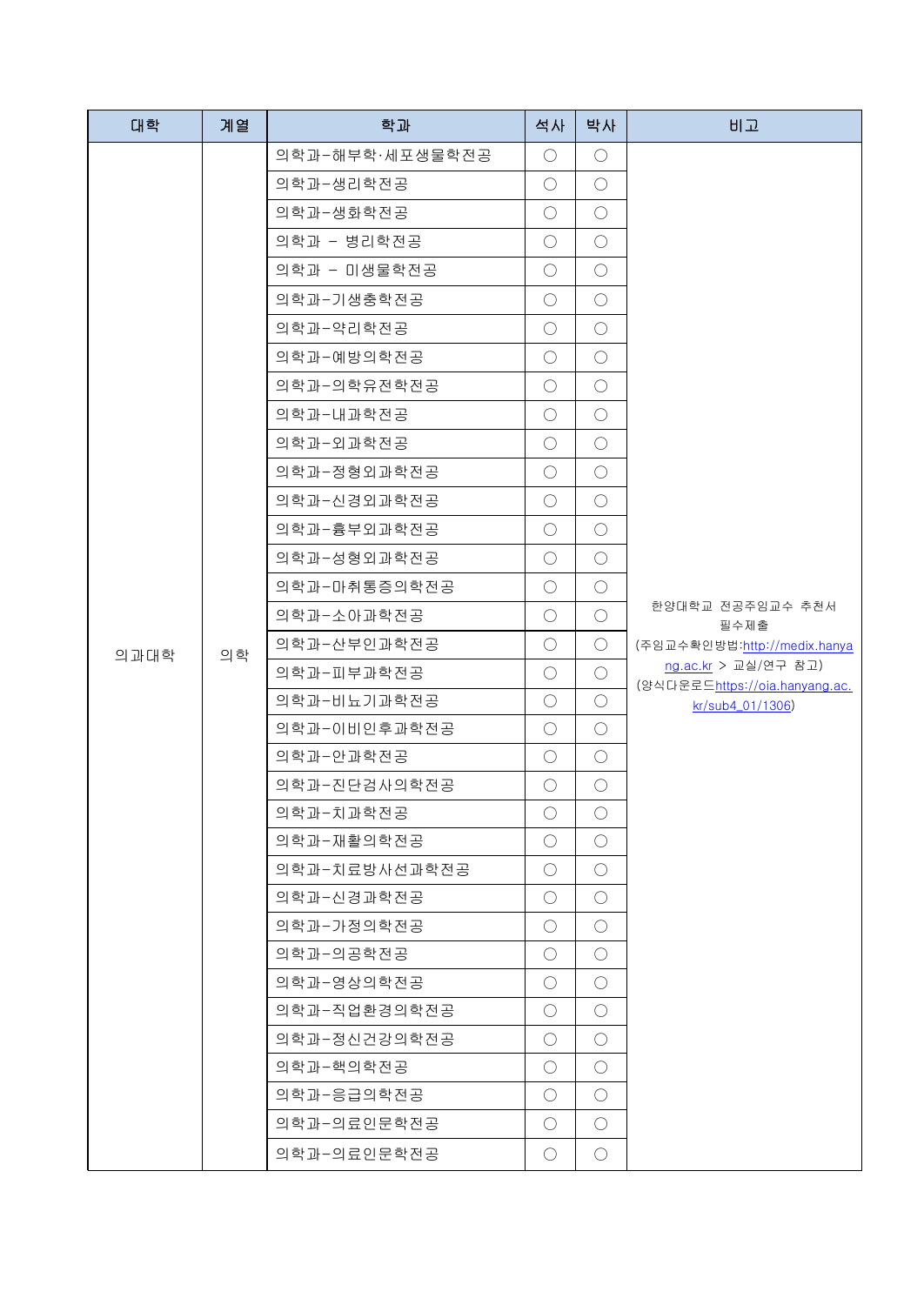## [일반대학원-학과간협동과정]

| 대학            | 계열  | 학과             | 석사         | 박사         | 비고       |
|---------------|-----|----------------|------------|------------|----------|
| 공과대학          | 공학  | 디지털의료융합학과      | $\bigcirc$ | $\bigcirc$ |          |
| 공과대학<br>소프트웨어 | 공학  | 정보보안학과         | ∩          | X          |          |
|               | 사회  | 창업융합학과         | ∩          | X          |          |
| 산업융합학부        | 자연  | 고령산업융합학과       | $\bigcirc$ | X          |          |
| 경영대학          | 사회  | 비즈니스인포매틱스학과    | $\bigcirc$ | $\bigcirc$ |          |
| 인문과학대학        | 인문  | 대중문화시나리오학과     | $\bigcirc$ | $\bigcirc$ | 작품제출(선택) |
|               | 사회  | 박물관교육학과        | $\bigcirc$ | $\bigcirc$ |          |
| 사범대학          | 사회  | 다문화교육학과        | ∩          | $\bigcirc$ |          |
|               | 사회  | 평생학습학과         | $\bigcirc$ | $\bigcirc$ |          |
|               | 자연  | 나노융합과학과        | $\bigcirc$ | $\bigcirc$ |          |
| 자연과학대학        | 자연  | 응용통계학과         | $\bigcirc$ | $\bigcirc$ |          |
| 예술체육대학        | 예체능 | 아트앤스포테인먼트학과    | ∩          | $\bigcirc$ | 작품제출(선택) |
| 의과대학          |     | 보건학과           | X          | $\circ$    |          |
|               | 의학  | 국제의료개발학과(영어트랙) | $\bigcirc$ | $\bigcirc$ | 영어트랙     |
|               |     | 아동심리치료학과       | ∩          | $\bigcirc$ |          |

# [전문대학원]

| 대학            | 계열 | 학과                             | 석사         | 박사         | 비고             |  |
|---------------|----|--------------------------------|------------|------------|----------------|--|
|               |    | 러시아학과                          | ◯          | $\bigcirc$ |                |  |
|               | 인문 | 미국학과(영어트랙)                     | ∩          | $\bigcirc$ | 영어트랙           |  |
|               |    | 중국학과                           | $\bigcirc$ | $\bigcirc$ |                |  |
| 국제학대학원        | 인문 | 한국학과-한국학전공(영어트랙)               | О          | $\bigcirc$ | 영어트랙           |  |
|               |    | 한국학과-한국어교육-한국학전공               | $\bigcirc$ | X          | TOPIK4 급이상필수제출 |  |
|               | 사회 | 글로벌인텔리전스학과                     | $\bigcirc$ | X          | TOPIK4 급이상필수제출 |  |
|               |    | 글로벌사회적경제학과                     | $\bigcirc$ | $\bigcirc$ | TOPIK5 급이상필수제출 |  |
| 기술경영<br>전문대학원 | 사회 | 기술경영학과                         | ∩          | $\bigcirc$ |                |  |
|               | 사회 | 도시•지역개발경영학과-부동산학전공             | $\bigcirc$ | $\bigcirc$ |                |  |
|               |    | 도시•지역개발경영학과-도시개발경영전공           | $\bigcirc$ | $\bigcirc$ | 작품제출(선택)       |  |
| 도시대학원         | 공학 | 도시•지역개발경영학과-도시재생•설계전공          | $\bigcirc$ | $\bigcirc$ |                |  |
|               |    | 도시•지역개발경영학과-랜드스케이프어바니즘전공       | $\bigcirc$ | $\bigcirc$ |                |  |
| 의생명공학전문       |    | 생체의공학과                         | ◯          | $\bigcirc$ |                |  |
| 대학원           | 공학 | 임상의과학과                         | $\circ$    | X          |                |  |
|               |    | 글로벌 YES MBA                    | ∩          | X          |                |  |
| 경영전문대학원       | 사회 | KABS MBA(영어트랙)                 | ∩          | X          | 영어트랙           |  |
|               |    | Global Business Management MBA | ∩          | X          |                |  |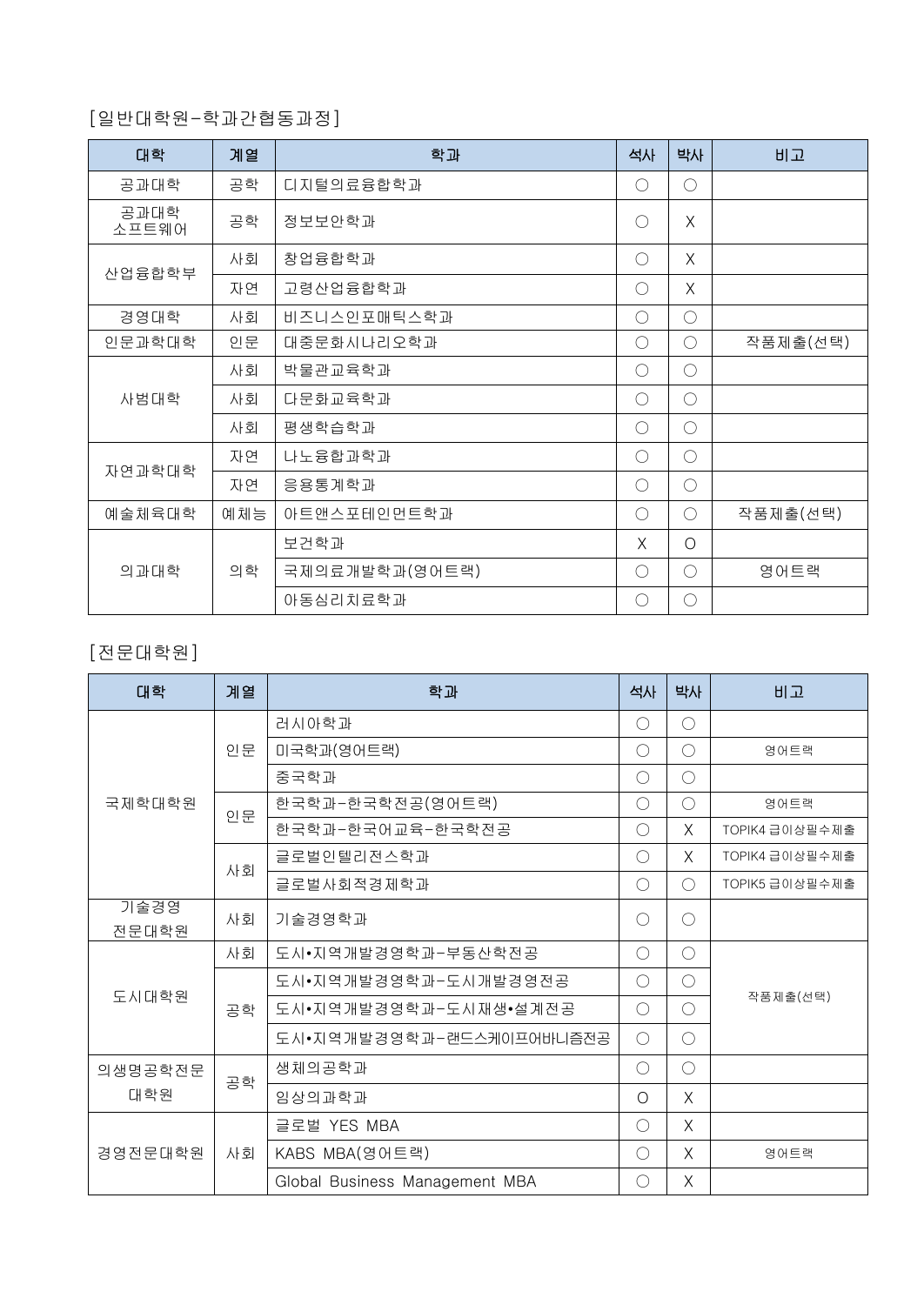- 2. 입학전형
	- ❍ 접수기간: 2022년 2월 7일(월) ~ 2022년 3월 18일(금)
	- ❍ 제출서류

 ※NIIED 모집요강에 따라 서류제출(원본 1부, 복사본 1부) ※상기 모집학과 표 [비고]란에 별도의 요구사항이 있을 경우 반드시 해당 추가서 류 준비 및 기준충족 필수

- ❍ 서류 제출 주소: (04763) 대한민국 서울시 성동구 왕십리로 222, 한양대학교 국 제관 218호 국제팀
- ❍ 입학 관련 문의: +82-2-2220-2444/2447, [admingrad@hanyang.ac.kr](mailto:admingrad@hanyang.ac.kr) 수업 및 졸업요건 관련 문의 : <https://bit.ly/3ySJDvd>
- 3. 지원자 유의 사항
	- ❍ 졸업 요건 : 한양대학교 각 대학원 홈페이지 참고
		- 일반대학원: <http://www.sgs.hanyang.ac.kr/>
		- 전문대학원: [https://www.hanyang.ac.kr/web/www/grad\\_pro](https://www.hanyang.ac.kr/web/www/grad_pro)
		- ※ 각 전공별 졸업요건은 학과마다 상이하므로 학과 사무실로 문의
- 4. 기타 안내 사항
	- 1) 편의시설: 도서관, 기숙사, 학생회관, 학생식당, 취업지원센터, 국제교육원, 보건소, 박물관, 은행 등
	- 2) 기숙사: <http://www.dormitory.hanyang.ac.kr/>
	- 3) 문화행사: 추석파티, 문화탐방, 졸업생환송회 등
	- 4) 학생상담: 외국인 학생들의 유학생활과 학업을 돕기 위한 상담 진행
	- 5) 멘토링 프로그램: 외국인 학생들의 학교생활 및 유학생활을 돕는 프로그램 (한국인학생 멘토와 1대1로 매칭)
	- 6) 인턴십 프로그램 지원: 한국 내 기업 및 기관에서의 인턴십 안내
- 5. 연락처
	- ❍ 국제처 홈페이지: http://oia.hanyang.ac.kr
	- ❍ 국제처 대표 이메일: [admingrad@hanyang.ac.kr](mailto:admingrad@hanyang.ac.kr)
	- ❍ 국제처 담당자 : 이지윤 (+82-2-2220-2449), 윤혜민 (+82-2-2220-2504)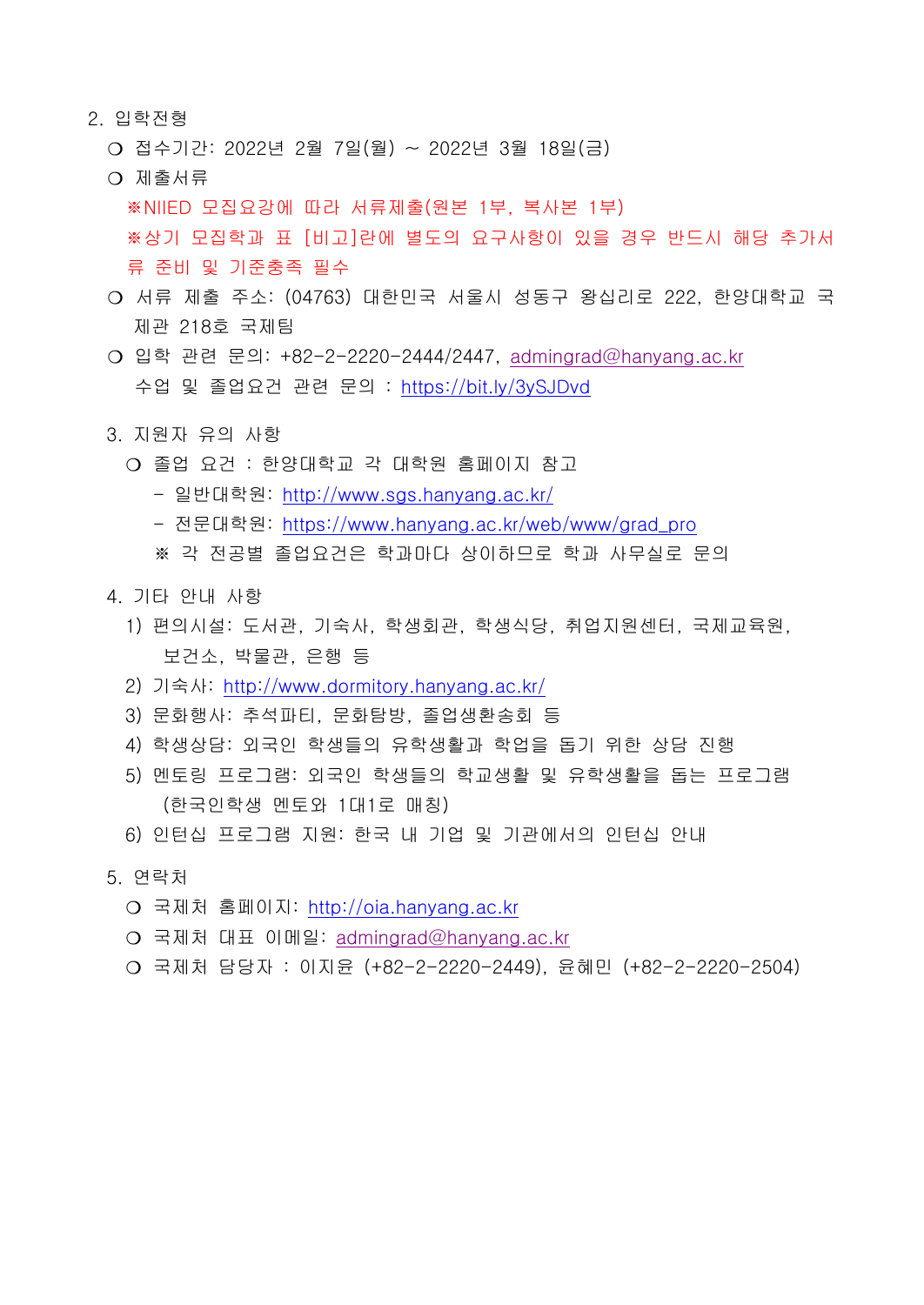# Hanyang University

■ Address: Office of International Affairs, Hanyang University #218, International Building, 222 Wangsimni-ro, Seongdong-gu, Seoul 04763, Republic of Korea ■ Website: http://oia.hanyang.ac.kr

## Ⅰ. Overview

### ❍ Hanyang University, an Influential Center for Nurturing Global Talents

Hanyang has a great number of talented alumni who are gaining their recognition at leading Korean companies and organizations like Samsung, LG, and Hyundai.

Hanyang has ranked 3<sup>rd</sup> among the top universities in Korea 'produced the most CEOs of leading top 1000 companies', also ranked 1<sup>st</sup> in 'the most CEOs alumni of venture companies in Korea', these recognition demonstrates that Hanyang University is achieving globally renown by producing talented alumni in the entrepreneurship field. Moreover, Hanyang produces graduates garnering worldwide attention across a diversity of fields, including government affairs, elite sports, and the arts and cultural affairs.

### ❍ Korea's Largest Higher Education and Research University

As one of Korea's top three private universities, Hanyang University boasts a student-faculty ratio of 9 to 1, placing the university squarely at the top. The Seoul Campus have 16 colleges under 62 department in undergraduate program, 1 General Graduate school, 6 Professional Graduate School, 10 Specialized Graduate Schools in Graduate Program. Hanyang University operates Nano Science and Technology Research Center, the Industry University Collaboration Center(IUCC) that focuses on long-term research that companies cannot pursue. Also Hanyang University was established the Hanyang University Hospital, Hanyang University Guri Hospital. Hanyang University boasts the largest student and staff body in the nation, including about 36,000 enrolled students, 4,000 faculty, and more than 300,000 alumni.

### ❍ Hanyang University, Extending Its Reach Around the World

Hanyang University is making efforts to develop into a truly global institution. It has a sisterhood relationship with 820 respected overseas educational institutions in 80 different countries. A total of 9,000 international students(including Degree seeking students and incoming exchange and visiting students and language students) are studying at Hanyang university every year, which strives to create a university with a diverse, far-reaching internationalized infrastructure. Hanyang University stands at the center of globalization on education, which is elevating Korea's reputation in the global community.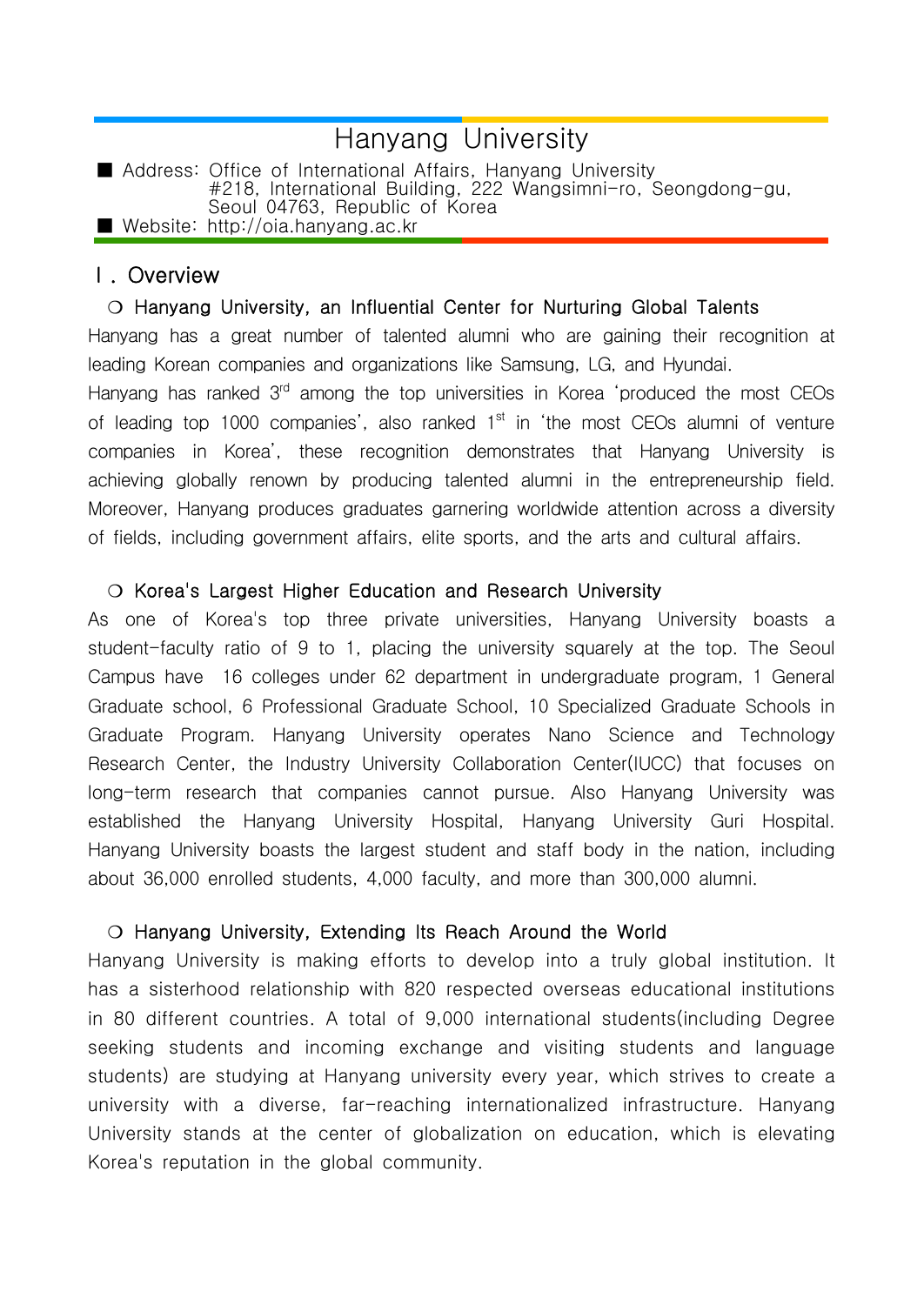## ❍ Start Up: Training & Developing Future CEOs

Hanyang was ranked 1st for the Engineering School Assessment by Korea Economic Daily for 2 consecutive years and 1st for the number of CEO alumni of venture companies for 5 consecutive years. Also, The Center for Entrepreneurship was established with the aim to imbue prospective entrepreneurs and cultivate technological entrepreneurs. In addition, Hanyang have launched Industry-Academic Digital Park to support collaboration between Industry and research Institution.

## Ⅱ.Academics

1. Academic Programs

| College                                           | Field       | Department                                                      | <b>MA</b>  | <b>RD</b>  | <b>Note</b>                                                                                                                               |
|---------------------------------------------------|-------------|-----------------------------------------------------------------|------------|------------|-------------------------------------------------------------------------------------------------------------------------------------------|
|                                                   |             | Architecture Engineering                                        | $\bigcirc$ | $\bigcirc$ |                                                                                                                                           |
|                                                   |             | Urban Planning                                                  | $\bigcirc$ | $\bigcirc$ |                                                                                                                                           |
|                                                   |             | Earth Resources and Environment<br>Engineering                  | $\bigcirc$ | $\bigcirc$ |                                                                                                                                           |
|                                                   |             | Architecture - History, Theory<br>and Criticism of Architecture | $\bigcirc$ | $\bigcirc$ | Applicants who have completed<br>undergraduate or graduate<br>degree programs                                                             |
|                                                   |             | Architecture - Architectural<br>Design $II(1.5yrs)$             | $\bigcirc$ | X          | - Submit Artwork (Mandatory)<br>$-3$ semesters<br>- Applicants who have received a<br>bachelor's degree of 5-year<br>architecture program |
| Engineering                                       | Engineering | <b>Electrical Engineering</b>                                   | $\bigcirc$ | $\bigcirc$ |                                                                                                                                           |
|                                                   |             | <b>Electronic Engineering</b>                                   | $\bigcirc$ | $\bigcirc$ |                                                                                                                                           |
|                                                   |             | Chemical Engineering                                            | $\bigcirc$ | $\bigcirc$ |                                                                                                                                           |
|                                                   |             | Bioengineering                                                  | $\bigcirc$ | $\bigcirc$ |                                                                                                                                           |
|                                                   |             | Materials Science and Engineering                               | $\bigcirc$ | $\bigcirc$ |                                                                                                                                           |
|                                                   |             | Organic and Nano Engineering                                    | $\bigcirc$ | $\bigcirc$ |                                                                                                                                           |
|                                                   |             | Industrial Engineering                                          | $\bigcirc$ | $\bigcirc$ |                                                                                                                                           |
|                                                   |             | Mechanical Convergence<br>Engineering                           | $\bigcirc$ | $\bigcirc$ |                                                                                                                                           |
|                                                   |             | Nuclear Engineering                                             | $\bigcirc$ | $\bigcirc$ |                                                                                                                                           |
|                                                   |             | Intelligence Computing                                          | $\bigcirc$ | $\bigcirc$ | Certificate of TOEFL IBT 100 or<br>higher is mandatory                                                                                    |
| Engineering                                       |             | Computer Science                                                | $\bigcirc$ | $\bigcirc$ |                                                                                                                                           |
| Software                                          | Engineering | Information System                                              | $\bigcirc$ | $\bigcirc$ |                                                                                                                                           |
|                                                   |             | Automotive Engineering                                          | $\bigcirc$ | $\bigcirc$ |                                                                                                                                           |
|                                                   |             | Artificial Intelligence                                         | X          | $\bigcirc$ |                                                                                                                                           |
| <b>WCD</b>                                        | Engineering | Civil & Environmental Engineering                               | $\bigcirc$ | $\bigcirc$ |                                                                                                                                           |
| Engineering                                       |             | Energy Engineering                                              | $\bigcirc$ | $\bigcirc$ |                                                                                                                                           |
| Interdisciplinary<br>Industrial<br><b>Studies</b> | Engineering | Industrial Data Engineering                                     | $\bigcirc$ | Χ          |                                                                                                                                           |

[General Graduate School – General Degree Program]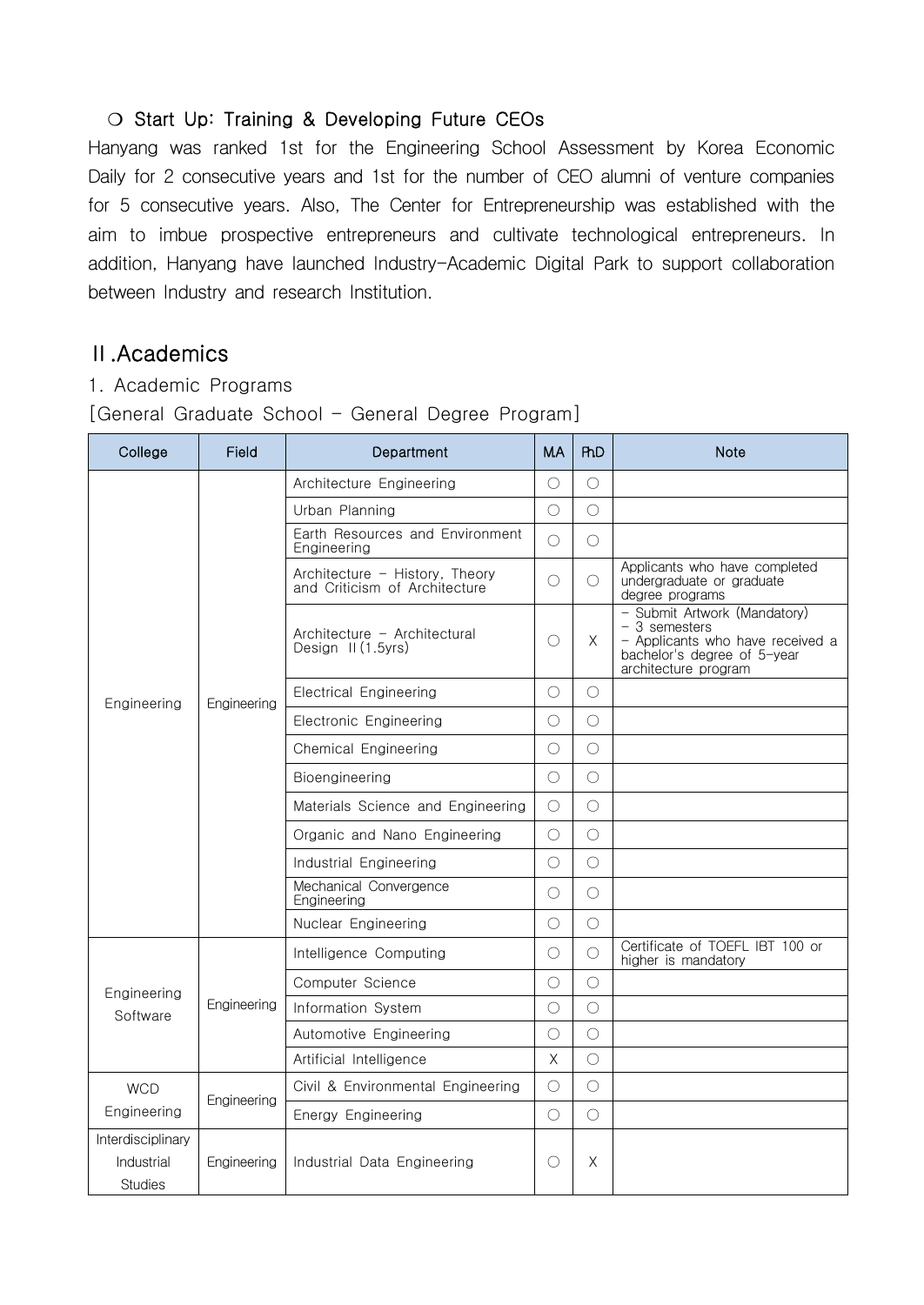| College                  | Field             | Department                                                                          | <b>MA</b>       | <b>RhD</b>      | <b>Note</b>                                                                  |
|--------------------------|-------------------|-------------------------------------------------------------------------------------|-----------------|-----------------|------------------------------------------------------------------------------|
|                          |                   | Business Administration - Marketing                                                 | $\bigcirc$      | O               |                                                                              |
|                          |                   | Business Administration -<br>Strategic Management                                   | O               | $\left(\right)$ |                                                                              |
|                          |                   | Business Administration -<br>Management Information System                          | $\left(\right)$ | $\left(\right)$ |                                                                              |
|                          |                   | Business Administration - Finance                                                   | ◯               | ◯               |                                                                              |
| <b>Business</b>          | Social<br>Science | Business Administration -<br>Operation and Service<br>Management                    | $\bigcirc$      | $\bigcirc$      |                                                                              |
|                          |                   | Business Administration -<br>International Business                                 | ()              | $\left(\right)$ |                                                                              |
|                          |                   | Business Administration -<br>Organization & Human Resource<br>Management            | $\left(\right)$ | $\left(\right)$ |                                                                              |
|                          |                   | Business Administration - Accounting                                                | O               | $\left(\right)$ |                                                                              |
| Economics<br>and Finance | Social<br>Science | Economics and Finance                                                               | $\left(\right)$ | $\left(\right)$ |                                                                              |
|                          |                   | Korean Language and Literature                                                      | O               | ◯               |                                                                              |
|                          | <b>Humanities</b> | English Language and Literature -<br>English Literature                             | ∩               | O               |                                                                              |
| <b>Humanities</b>        |                   | English Language and Literature -<br>English Language                               | ∩               | O               |                                                                              |
|                          |                   | Chinese Language and Literature                                                     | $\bigcirc$      | $\bigcirc$      |                                                                              |
|                          |                   | History                                                                             | $\bigcirc$      | O               |                                                                              |
|                          |                   | Philosophy                                                                          | $\bigcirc$      | $\bigcirc$      |                                                                              |
|                          | Social<br>Science | Political Science and International<br><b>Studies</b>                               | $\left(\right)$ | $\left(\right)$ | Official Certificate of English<br>language proficiency test is<br>mandatory |
| Social<br>Science        |                   | Media Communication                                                                 | $\left(\right)$ | O               | TOPIK Level 5 or higher is<br>mandatory                                      |
|                          |                   | Sociology                                                                           | O               | O               |                                                                              |
|                          |                   | Tourism                                                                             | O               | O               |                                                                              |
|                          |                   | Learning Science -<br>Education-Educational psychology<br>and counseling psychology | $\bigcirc$      | O               |                                                                              |
|                          |                   | Learning Science -<br>Education-Instructional design<br>and evaluation              | ◯               | ◯               |                                                                              |
|                          |                   | Learning Science-Education-<br>Educational administration                           | ◯               | $\left(\right)$ |                                                                              |
|                          |                   | Learning Science-Korean<br>Education and Learning Analytics                         | $\left(\right)$ | $\left(\right)$ | Official Certificate of English<br>language proficiency test if you          |
| Education                | Education         | Learning Science-Korean<br>Language Education for Foreigner                         | O               | O               | have                                                                         |
|                          |                   | Learning Science-English<br>Education & Learning Analytics                          | O               | O               |                                                                              |
|                          |                   | Learning Science-Math Education<br>& Learning Analytics                             | ◯               | O               |                                                                              |
|                          |                   | Learning Science-Cognitive<br>Information Design                                    | $\left(\right)$ | O               |                                                                              |
|                          |                   | <b>Educational Technology</b>                                                       | ∩               | O               |                                                                              |
|                          |                   | Applied Art                                                                         | ∩               | O               | Submit Artwork(Mandatory)                                                    |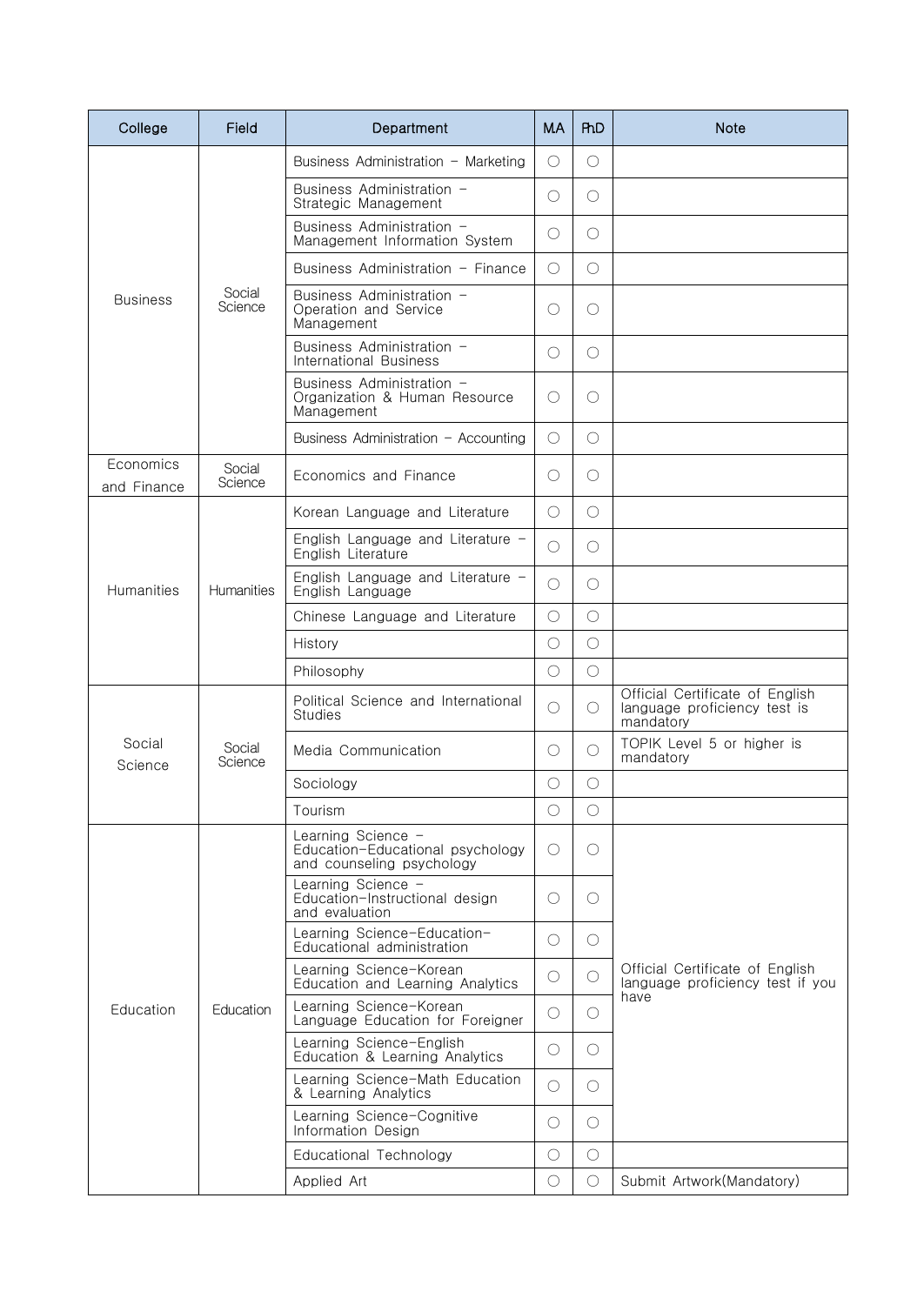| College               | Field                         | Department                                                | <b>MA</b>  | <b>RD</b>  | <b>Note</b>                                              |
|-----------------------|-------------------------------|-----------------------------------------------------------|------------|------------|----------------------------------------------------------|
| Law                   | Social<br>Science             | Law                                                       | $\bigcirc$ | $\bigcirc$ |                                                          |
|                       |                               | Public Administration                                     | $\bigcirc$ | $\bigcirc$ |                                                          |
| Policy<br>Science     | Social<br>Science             | Policy Studies                                            | $\bigcirc$ | $\bigcirc$ |                                                          |
|                       |                               | Science and Technology Policy                             | $\bigcirc$ | $\bigcirc$ |                                                          |
|                       |                               | Food and Nutrition - Food and<br>Nutrition                | $\bigcirc$ | $\bigcirc$ |                                                          |
| Human                 | Natural                       | Food and Nutrition - Clinical<br>Nutrition                | $\bigcirc$ | $\bigcirc$ | Only dietitian nutritionist license<br>holders can apply |
| Ecology               | Science                       | Clothing and Textiles                                     | $\bigcirc$ | $\bigcirc$ | TOPIK Level 5 or higher is<br>mandatory                  |
|                       |                               | Interior Architecture Design                              | $\bigcirc$ | $\bigcirc$ | Submit Artwork(Mandatory)                                |
| Nursing               | Natural<br>Science            | Nursing - Nursing                                         | $\bigcirc$ | $\bigcirc$ | Only nurse license holders can<br>apply                  |
|                       |                               | Physics                                                   | $\bigcirc$ | $\bigcirc$ |                                                          |
|                       |                               | Chemistry                                                 | $\bigcirc$ | $\bigcirc$ |                                                          |
| Natural               | Natural<br>Science            | Life Science                                              | $\bigcirc$ | $\bigcirc$ |                                                          |
| Science               |                               | <b>Mathematics</b>                                        | $\bigcirc$ | $\bigcirc$ |                                                          |
|                       |                               | Environmental Science                                     | $\bigcirc$ | $\bigcirc$ |                                                          |
|                       | Entertainm<br>ent &<br>Sports | Theatre and Film - Theatre and<br>Film (Theory)           | $\bigcirc$ | $\bigcirc$ | - TOPIK Level 5 or higher is                             |
| Art and               |                               | Theatre and Film - Theatre and<br>Film (Practical Skill)  | $\bigcirc$ | $\bigcirc$ | mandatory<br>- Submit Artwork(Mandatory)                 |
| Physical<br>Education |                               | Dance - Dance(Theory)                                     | $\bigcirc$ | $\bigcirc$ | Submit Artwork(Mandatory)                                |
|                       |                               | Physical Education                                        | $\bigcirc$ | $\bigcirc$ |                                                          |
|                       |                               | Global Sports Industry                                    | $\bigcirc$ | $\bigcirc$ |                                                          |
|                       |                               | Korean Traditional<br>music-Gayageum                      | $\bigcirc$ | $\bigcirc$ |                                                          |
|                       |                               | Korean Traditional<br>music-Geomungo                      | $\bigcirc$ | $\bigcirc$ |                                                          |
|                       |                               | Korean Traditional music-Large<br>Transverse Bamboo Flute | $\bigcirc$ | $\bigcirc$ |                                                          |
|                       |                               | Korean Traditional music-Aiaeng                           | $\bigcirc$ | $\bigcirc$ |                                                          |
|                       |                               | Korean Traditional<br>music-Percussion Instrument         | $\bigcirc$ | $\bigcirc$ |                                                          |
|                       |                               | Korean Traditional music-Pipe                             | $\bigcirc$ | $\bigcirc$ |                                                          |
| Music                 | Entertainm<br>ent &           | Korean Traditional music-Korean<br>Fiddle                 | $\bigcirc$ | $\bigcirc$ | Submit Artwork<br>(Mandatory)                            |
|                       | Sports                        | Korean Traditional music-Vocal<br>music-Kyungseodosori    | $\bigcirc$ | $\bigcirc$ |                                                          |
|                       |                               | Korean Traditional music-Vocal<br>music-Jungga            | $\bigcirc$ | $\bigcirc$ |                                                          |
|                       |                               | Korean Traditional music-Vocal<br>music-Pansori           | $\bigcirc$ | O          |                                                          |
|                       |                               | Korean Traditional music-Theory                           | $\bigcirc$ | X          |                                                          |
|                       |                               | Korean Traditional<br>music-Composition                   | $\bigcirc$ | $\bigcirc$ |                                                          |
|                       |                               | Korean Traditional music-Korean<br>Musicology             | X          | O          |                                                          |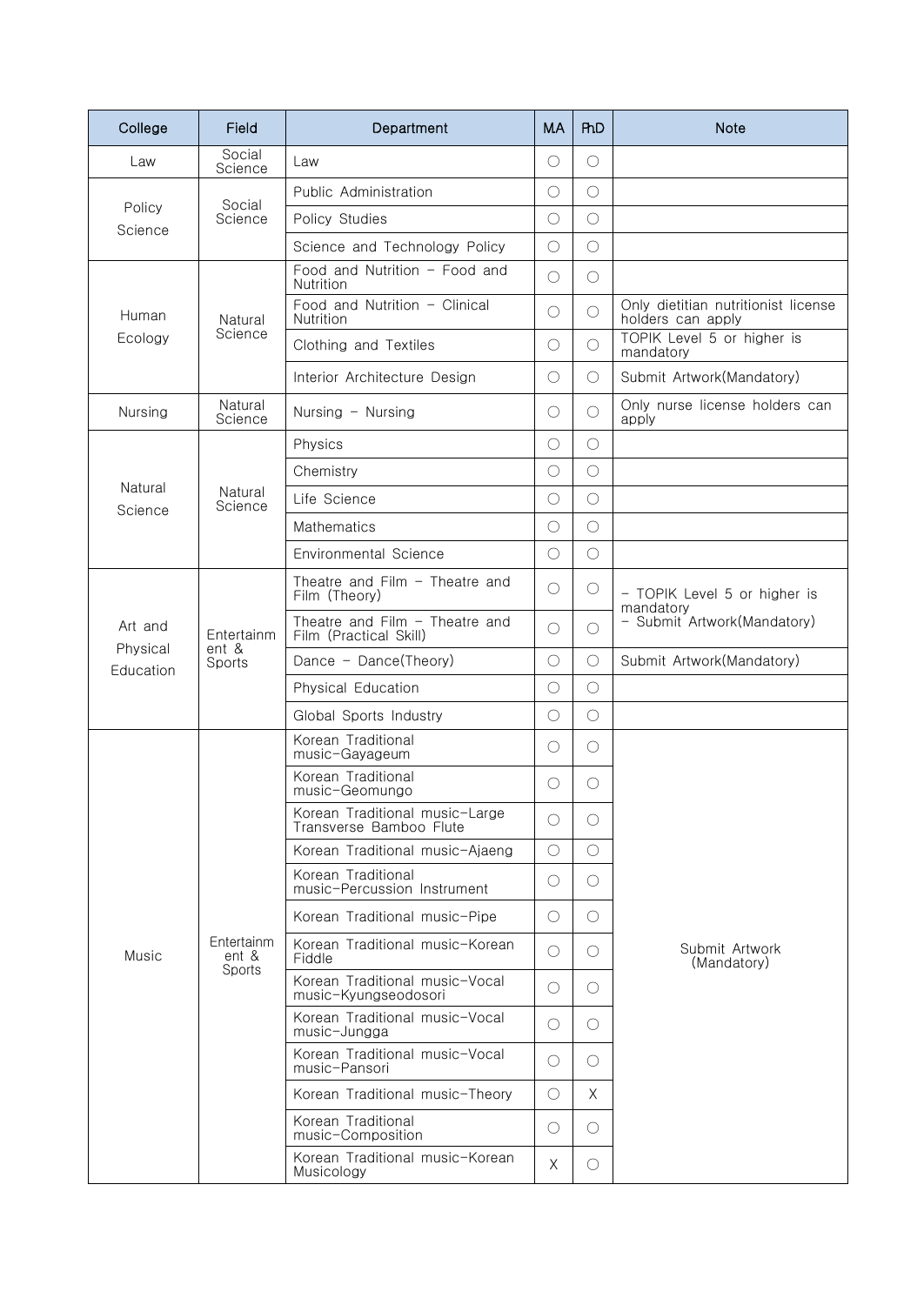| College  | Field               | Department                                 | <b>MA</b>  | <b>RD</b>  | <b>Note</b>                                             |
|----------|---------------------|--------------------------------------------|------------|------------|---------------------------------------------------------|
|          |                     | Korean Traditional<br>music-Conducting     | $\bigcirc$ | $\bigcirc$ |                                                         |
|          |                     | Music-Musicology                           | $\bigcirc$ | $\bigcirc$ |                                                         |
|          |                     | Music-New Media Performing &<br>Technology | O          | O          |                                                         |
|          |                     | Music-Computer Music<br>Composition        | O          | $\bigcirc$ |                                                         |
|          |                     | Music-Composition                          | $\bigcirc$ | $\bigcirc$ |                                                         |
|          |                     | Music-Conducting                           | $\bigcirc$ | $\bigcirc$ |                                                         |
|          |                     | Music-Voice                                | $\bigcirc$ | $\bigcirc$ |                                                         |
|          |                     | Music-Piano                                | $\bigcirc$ | $\bigcirc$ |                                                         |
|          |                     | Music-Organ                                | $\bigcirc$ | $\bigcirc$ |                                                         |
|          |                     | Music-Accompaniment                        | $\bigcirc$ | $\bigcirc$ |                                                         |
|          |                     | Music-Violin                               | $\bigcirc$ | $\bigcirc$ |                                                         |
|          |                     | Music-Viola                                | $\bigcirc$ | $\bigcirc$ |                                                         |
| Music    | Entertainm<br>ent & | Music-Cello                                | $\bigcirc$ | $\bigcirc$ | Submit Artwork<br>(Mandatory)                           |
|          | Sports              | Music-Contrabass                           | $\bigcirc$ | $\bigcirc$ |                                                         |
|          |                     | Music-Harp                                 | $\bigcirc$ | $\bigcirc$ |                                                         |
|          |                     | Music-Cembalo                              | $\bigcirc$ | $\bigcirc$ |                                                         |
|          |                     | Music-Bassoon                              | $\bigcirc$ | $\bigcirc$ |                                                         |
|          |                     | Music-Horn                                 | $\bigcirc$ | $\bigcirc$ |                                                         |
|          |                     | Music-Tuba                                 | $\bigcirc$ | $\bigcirc$ |                                                         |
|          |                     | Music-Oboe                                 | O          | $\bigcirc$ |                                                         |
|          |                     | Music-Clarinet                             | O          | $\bigcirc$ |                                                         |
|          |                     | Music-Trumpet                              | O          | $\bigcirc$ |                                                         |
|          |                     | Music-Trombone                             | $\bigcirc$ | $\bigcirc$ |                                                         |
|          |                     | Music-Flute                                | O          | $\bigcirc$ |                                                         |
|          |                     | Music-Saxophone                            | $\bigcirc$ | $\bigcirc$ |                                                         |
|          |                     | Music-Percussion Instrument                | $\bigcirc$ | $\bigcirc$ |                                                         |
|          |                     | Medicine-Anatomy/Cell Biology              | $\bigcirc$ | $\bigcirc$ |                                                         |
|          |                     | Medicine-Physiology                        | $\bigcirc$ | $\bigcirc$ | Must submit a recommendation                            |
|          |                     | Medicine-Biochemistry                      | $\bigcirc$ | $\bigcirc$ | letter from Advisory Professor<br>at Hanyang University |
|          |                     | Medicine-Pathology                         | $\bigcirc$ | $\bigcirc$ | (The list of professors:                                |
| Medicine | Medicine            | Medicine-Microbiology                      | $\bigcirc$ | $\bigcirc$ | http://medix.hanyang.ac.kr<br>$\rho$ refer              |
|          |                     | Medicine-Parasitology                      | $\bigcirc$ | $\bigcirc$ | to "교실/연구")                                             |
|          |                     | Medicine-Pharmacology                      | $\bigcirc$ | $\bigcirc$ | (Form of recommendation                                 |
|          |                     | Medicine-Preventive Medicine               | O          | $\bigcirc$ | letter:<br>https://oia.hanyang.ac.kr/sub4_01/1          |
|          |                     | Medicine-Medical Genetics                  | $\bigcirc$ | $\bigcirc$ | 306)                                                    |
|          |                     | Medicine-Internal Medicine                 | $\bigcirc$ | $\bigcirc$ |                                                         |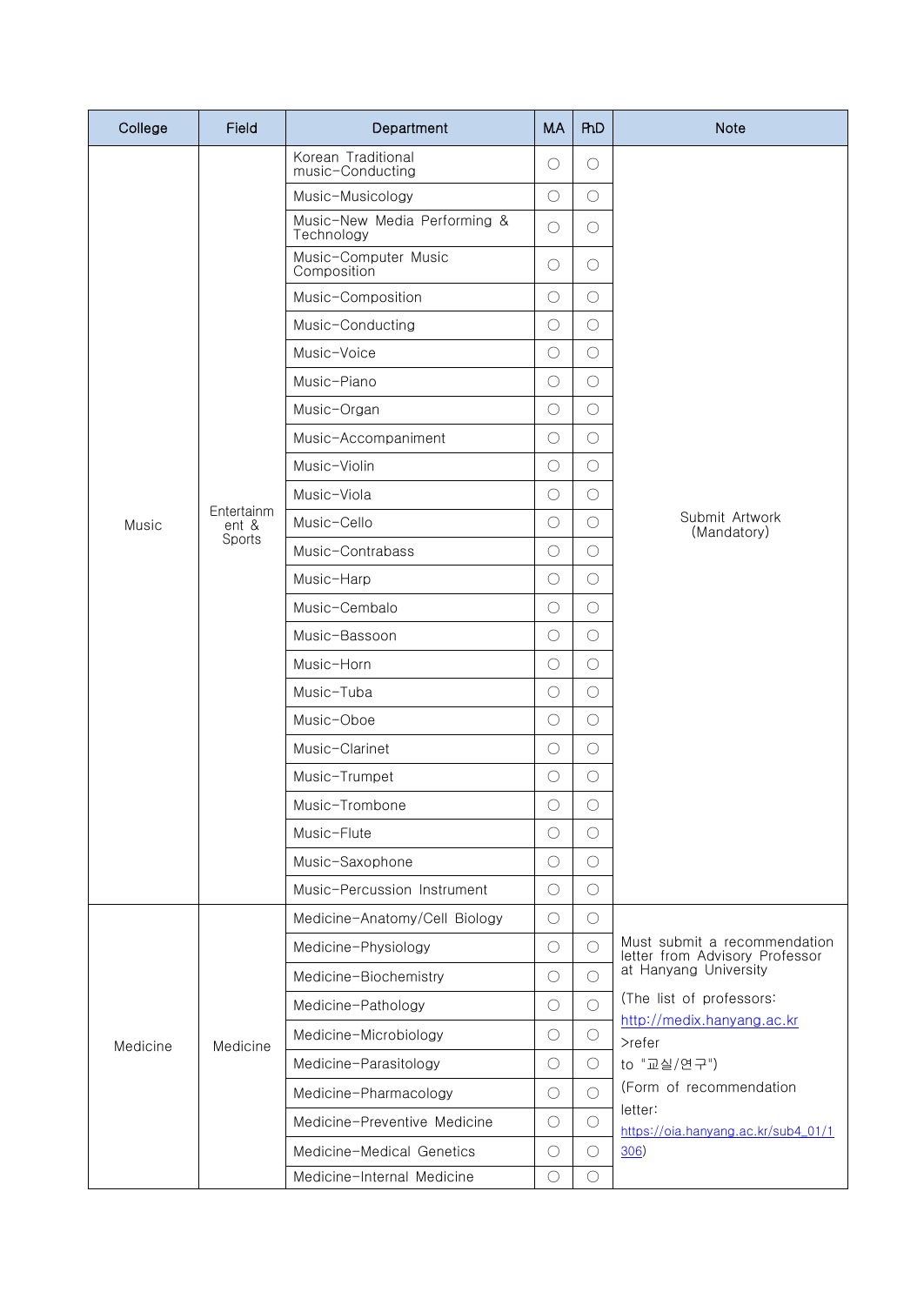| College  | Field    | Department                                          | МA         | <b>RhD</b> | <b>Note</b>                                             |  |  |  |  |
|----------|----------|-----------------------------------------------------|------------|------------|---------------------------------------------------------|--|--|--|--|
|          |          | Medicine-External Medicine                          | $\bigcirc$ | $\bigcirc$ |                                                         |  |  |  |  |
|          |          | Medicine-Orthopedic Surgery                         | $\bigcirc$ | $\bigcirc$ |                                                         |  |  |  |  |
|          |          | Medicine-Neurosurgery                               | $\bigcirc$ | $\bigcirc$ |                                                         |  |  |  |  |
|          |          | Medicine-Thoracic and<br>Cardiovascular Surgery     | $\bigcirc$ | $\bigcirc$ |                                                         |  |  |  |  |
|          |          | Medicine-Plastic and<br>Reconstructive Surgery      | ∩          | $\bigcirc$ |                                                         |  |  |  |  |
|          |          | Medicine-Anesthesis and Pain<br>Medicine            | ∩          | ∩          |                                                         |  |  |  |  |
|          |          | Medicine-Pediatrics                                 | O          | $\bigcirc$ |                                                         |  |  |  |  |
|          |          | Medicine-Obstetrics and<br>Gynecology               | ∩          | ∩          |                                                         |  |  |  |  |
|          |          | Medicine-Dermatology                                | ◯          | О          | Must submit a recommendation                            |  |  |  |  |
|          |          | Medicine-Urology                                    | $\bigcirc$ | $\bigcirc$ | letter from Advisory Professor<br>at Hanyang University |  |  |  |  |
|          |          | Medicine-Otolaryngology                             | O          | $\bigcirc$ | (The list of professors:                                |  |  |  |  |
|          |          | Medicine-Ophthalmology                              | O          | $\bigcirc$ | http://medix.hanyang.ac.kr                              |  |  |  |  |
| Medicine | Medicine | Medicine-Diagnostic                                 | O          | $\bigcirc$ | $\rho$ refer                                            |  |  |  |  |
|          |          | Medicine-Dentistry                                  | ∩          | ∩          | to "교실/연구")                                             |  |  |  |  |
|          |          | Medicine-Rehabilitation Medicine                    | ∩          | $\bigcirc$ | (Form of recommendation                                 |  |  |  |  |
|          |          | Medicine-Therapeutic Radiology                      | ∩          | $\bigcirc$ | letter:                                                 |  |  |  |  |
|          |          | Medicine-Neurology                                  | $\bigcirc$ | $\bigcirc$ | https://oia.hanyang.ac.kr/sub4_01/1<br>306)             |  |  |  |  |
|          |          | Medicine-Family Medicine                            | $\bigcirc$ | $\bigcirc$ |                                                         |  |  |  |  |
|          |          | Medicine-Biomedical Engineering                     | $\bigcirc$ | $\bigcirc$ |                                                         |  |  |  |  |
|          |          | Medicine-Radiology                                  | ∩          | $\bigcirc$ |                                                         |  |  |  |  |
|          |          | Medicine-Occupational and<br>Environmental Medicine | O          | $\bigcirc$ |                                                         |  |  |  |  |
|          |          | Medicine-Psychiatry                                 | $\bigcirc$ | $\bigcirc$ |                                                         |  |  |  |  |
|          |          | Medicine-Nuclear Medicine                           | O          | $\bigcirc$ |                                                         |  |  |  |  |
|          |          | Medicine-Emergency Medicine                         | ∩          | ∩          |                                                         |  |  |  |  |
|          |          | Medicine-Medical Education                          | $\bigcirc$ | $\bigcirc$ |                                                         |  |  |  |  |
|          |          | Medicine-Humanities and Medical<br><b>Ethics</b>    | ∩          | $\bigcirc$ |                                                         |  |  |  |  |

# [Interdisciplinary Graduate Program]

| College                            | Field              | Department                       | <b>MA</b>                                     | <b>Ph.D</b>                                   | <b>Note</b>                  |
|------------------------------------|--------------------|----------------------------------|-----------------------------------------------|-----------------------------------------------|------------------------------|
| Engineering                        | Engineering        | Medical and Digital Engineering  |                                               | $\left($                                      |                              |
| Engineering<br>Software            | Engineering        | Information Security             | $\left(\begin{array}{c} \end{array}\right)$   | X                                             |                              |
| Interdisciplina                    | Social Science     | Entrepreneurship                 | $\left( \begin{array}{c} \end{array} \right)$ | X                                             |                              |
| Industrial<br>rv<br><b>Studies</b> | Natural<br>Science | Active Aging Industry            | C                                             | X                                             |                              |
| <b>Business</b>                    | Social Science     | Business Informatics             | $\left(\cdot\right)$                          | $\left( \begin{array}{c} \end{array} \right)$ |                              |
| <b>Humanities</b>                  | <b>Humanities</b>  | Mass Media and Scenario Contents | $\left(\begin{array}{c} \end{array}\right)$   | $\left($                                      | Submit Artwork<br>(Optional) |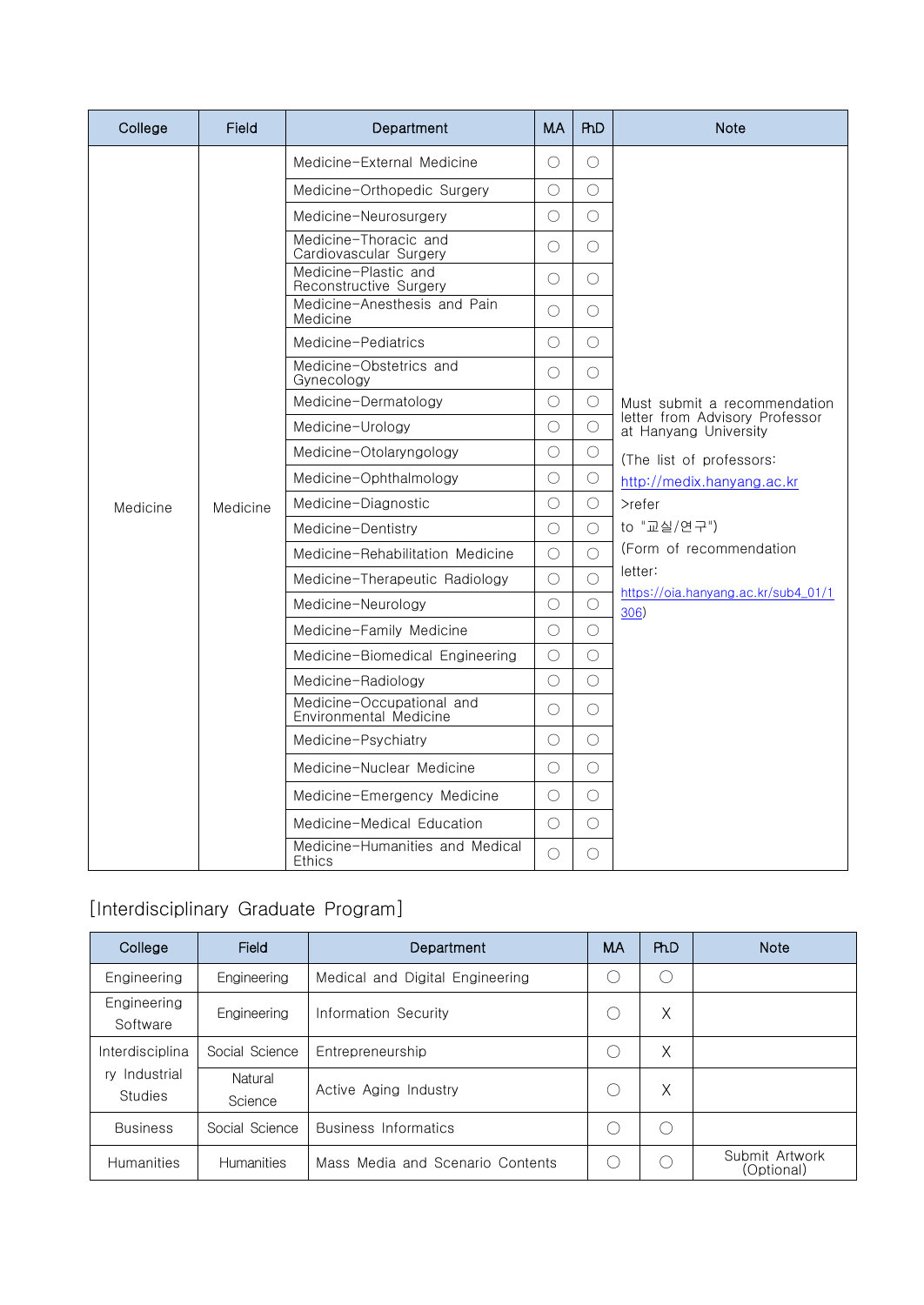| College                          | Field                     | Department                                     | <b>MA</b>                                     | Ph.D                                        | <b>Note</b>                  |
|----------------------------------|---------------------------|------------------------------------------------|-----------------------------------------------|---------------------------------------------|------------------------------|
| Education                        | Social Science            | Museum Education                               | O                                             | $\left( \quad \right)$                      |                              |
|                                  |                           | Multicultural Education                        | $\left( \begin{array}{c} \end{array} \right)$ | $\left(\begin{array}{c} \end{array}\right)$ |                              |
|                                  |                           | Lifelong Learning                              | С                                             | C                                           |                              |
| Natural<br>Science               | Natural<br>Science        | Convergence Nanoscience                        | С                                             | C                                           |                              |
|                                  |                           | Applied Statistics                             | ⊖                                             | $\left(\begin{array}{c} \end{array}\right)$ |                              |
| Art and<br>Physical<br>Education | Entertainment<br>& Sports | Art & Sportainment                             | $(\ )$                                        | $\subset$                                   | Submit Artwork<br>(Optional) |
| Medicine                         | Medicine                  | Public Health Sciences                         | X                                             | C                                           |                              |
|                                  |                           | Global Health & Development (English<br>Track) | C                                             | C                                           |                              |
|                                  |                           | Child Psychotherapy                            |                                               |                                             |                              |

## [Professional Graduate School]

| College                                  | Field             | Department                                                              | <b>MA</b>  | <b>Ph.D</b> | <b>Note</b>                             |
|------------------------------------------|-------------------|-------------------------------------------------------------------------|------------|-------------|-----------------------------------------|
| International<br><b>Studies</b>          | <b>Humanities</b> | Russian Studies                                                         | $\bigcirc$ | $\bigcirc$  |                                         |
|                                          |                   | American Studies                                                        | $\bigcirc$ | $\bigcirc$  | English Track                           |
|                                          |                   | Chinese Studies                                                         | $\bigcirc$ | $\bigcirc$  |                                         |
|                                          |                   | Korean Studies - Korean Studies                                         | $\bigcirc$ | $\bigcirc$  | English Track                           |
|                                          |                   | Korean Studies - Korean Language<br>Education-Korean Studies            | $\bigcirc$ | X           | TOPIK Level 4 or higher<br>is mandatory |
|                                          | Social Science    | Global Intelligence Studies                                             | $\bigcirc$ | $\bigcirc$  |                                         |
|                                          |                   | Global Social Economy                                                   | $\bigcirc$ | $\times$    | TOPIK Level 5 or higher<br>is mandatory |
| Technology &<br>Innovation<br>Management | Social Science    | Technology Management                                                   | $\bigcirc$ | $\bigcirc$  |                                         |
| Urban Studies                            | Social Science    | Urban and Regional Development -<br>Real Estate                         | $\bigcirc$ | $\bigcirc$  | Submit Artwork<br>(Optional)            |
|                                          | Engineering       | Urban and Regional Development -<br>Urban Development and<br>Management | $\bigcirc$ | $\bigcirc$  |                                         |
|                                          |                   | Urban and Regional Development -<br>Urban Regeneration and Design       | $\bigcirc$ | $\bigcirc$  |                                         |
|                                          |                   | Urban and Regional Development -<br>Landscape Urbanism                  | $\bigcirc$ | $\bigcirc$  |                                         |
| Biomedical<br>Science and<br>Engineering | Engineering       | <b>Biomedical Engineering</b>                                           | $\bigcirc$ | $\bigcirc$  |                                         |
|                                          |                   | Translational Medicine                                                  | $\bigcirc$ | $\times$    |                                         |
| <b>MBA</b>                               | Social Science    | Global YES MBA (Young Entrepreneur<br>Spirit)                           | $\bigcirc$ | X           |                                         |
|                                          |                   | Korea and Asia Business Studies MBA<br>(English Track)                  | $\bigcirc$ | $\times$    | English Track                           |
|                                          |                   | Global Business Management MBA                                          | $\bigcirc$ | $\times$    |                                         |